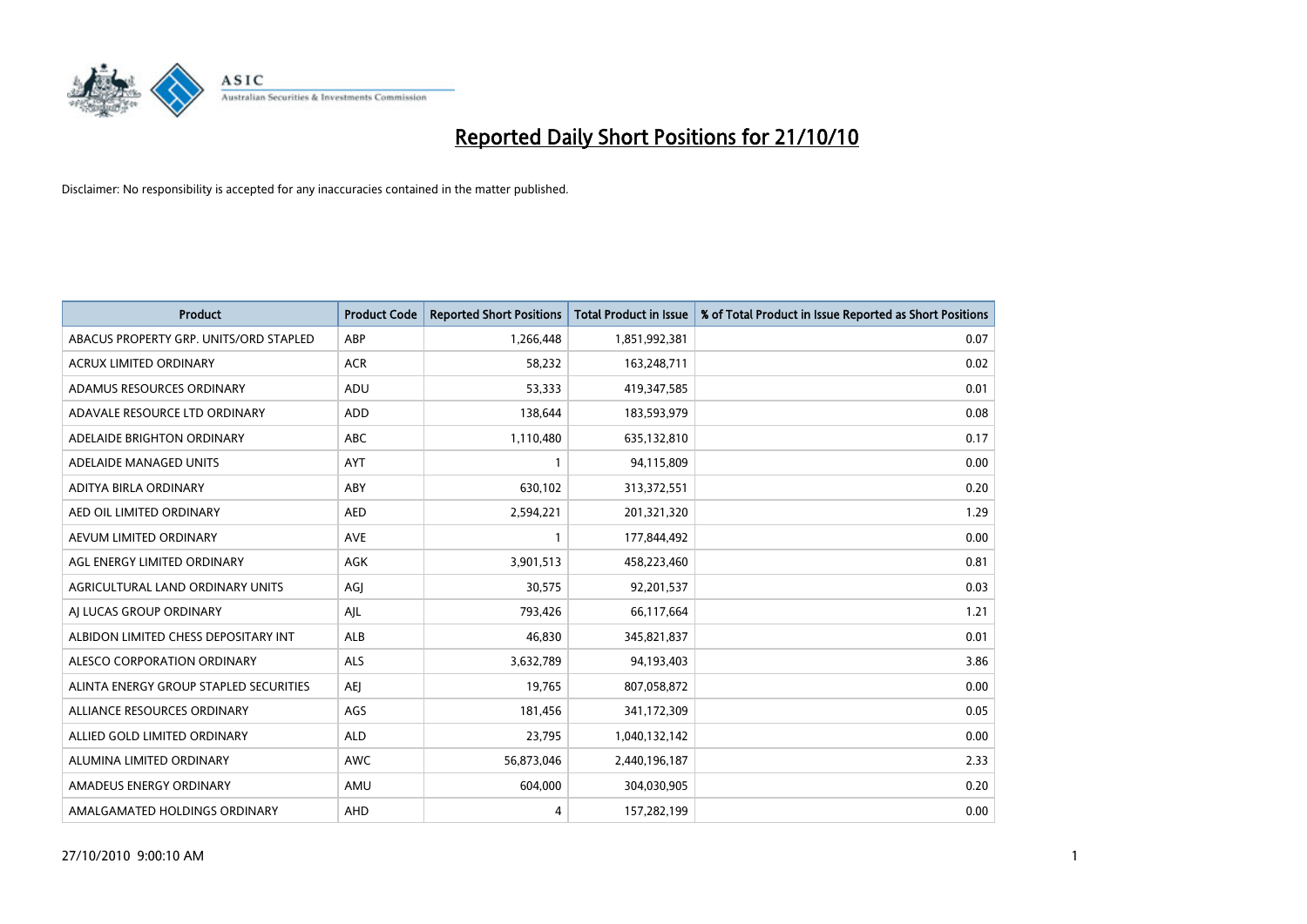

| <b>Product</b>                          | <b>Product Code</b> | <b>Reported Short Positions</b> | <b>Total Product in Issue</b> | % of Total Product in Issue Reported as Short Positions |
|-----------------------------------------|---------------------|---------------------------------|-------------------------------|---------------------------------------------------------|
| AMCOR LIMITED ORDINARY                  | <b>AMC</b>          | 2,244,002                       | 1,224,359,762                 | 0.18                                                    |
| AMP LIMITED ORDINARY                    | AMP                 | 24,465,044                      | 2,094,424,200                 | 1.13                                                    |
| AMPELLA MINING ORDINARY                 | <b>AMX</b>          | 28.646                          | 200,225,108                   | 0.01                                                    |
| ANDEAN RESOURCES LTD ORDINARY           | <b>AND</b>          | 85,975                          | 548,450,367                   | 0.01                                                    |
| ANSELL LIMITED ORDINARY                 | <b>ANN</b>          | 1,316,922                       | 132,894,402                   | 0.98                                                    |
| ANTARES ENERGY LTD ORDINARY             | <b>AZZ</b>          | 13,207                          | 299,333,110                   | 0.00                                                    |
| ANZ BANKING GRP LTD ORDINARY            | <b>ANZ</b>          | 7,838,923                       | 2,559,768,592                 | 0.29                                                    |
| APA GROUP STAPLED SECURITIES            | <b>APA</b>          | 5,883,286                       | 551,689,118                   | 1.07                                                    |
| APEX MINERALS NL ORDINARY               | <b>AXM</b>          | 885,146                         | 3,567,819,909                 | 0.02                                                    |
| APN EUROPEAN RETAIL UNITS STAPLED SEC.  | <b>AEZ</b>          | 11,832                          | 544,910,660                   | 0.00                                                    |
| APN NEWS & MEDIA ORDINARY               | <b>APN</b>          | 12,248,595                      | 606,084,019                   | 2.02                                                    |
| APOLLO GAS LIMITED ORDINARY             | <b>AZO</b>          | 71,180                          | 90,400,136                    | 0.08                                                    |
| AQUARIUS PLATINUM. ORDINARY             | <b>AQP</b>          | 6,397,310                       | 463,231,008                   | 1.39                                                    |
| AQUILA RESOURCES ORDINARY               | <b>AQA</b>          | 1,099,227                       | 322,862,186                   | 0.31                                                    |
| ARAFURA RESOURCE LTD ORDINARY           | <b>ARU</b>          | 1,002,202                       | 290,640,342                   | 0.34                                                    |
| ARDENT LEISURE GROUP STAPLED SECURITIES | AAD                 | 1,019,670                       | 312,836,274                   | 0.32                                                    |
| ARISTOCRAT LEISURE ORDINARY             | <b>ALL</b>          | 25,193,309                      | 533,983,910                   | 4.71                                                    |
| ASCIANO GROUP STAPLED SECURITIES        | <b>AIO</b>          | 17,384,905                      | 2,926,103,883                 | 0.57                                                    |
| ASG GROUP LIMITED ORDINARY              | <b>ASZ</b>          | 25,993                          | 154,567,466                   | 0.01                                                    |
| ASPEN GROUP ORD/UNITS STAPLED           | <b>APZ</b>          | 944.141                         | 583,934,711                   | 0.16                                                    |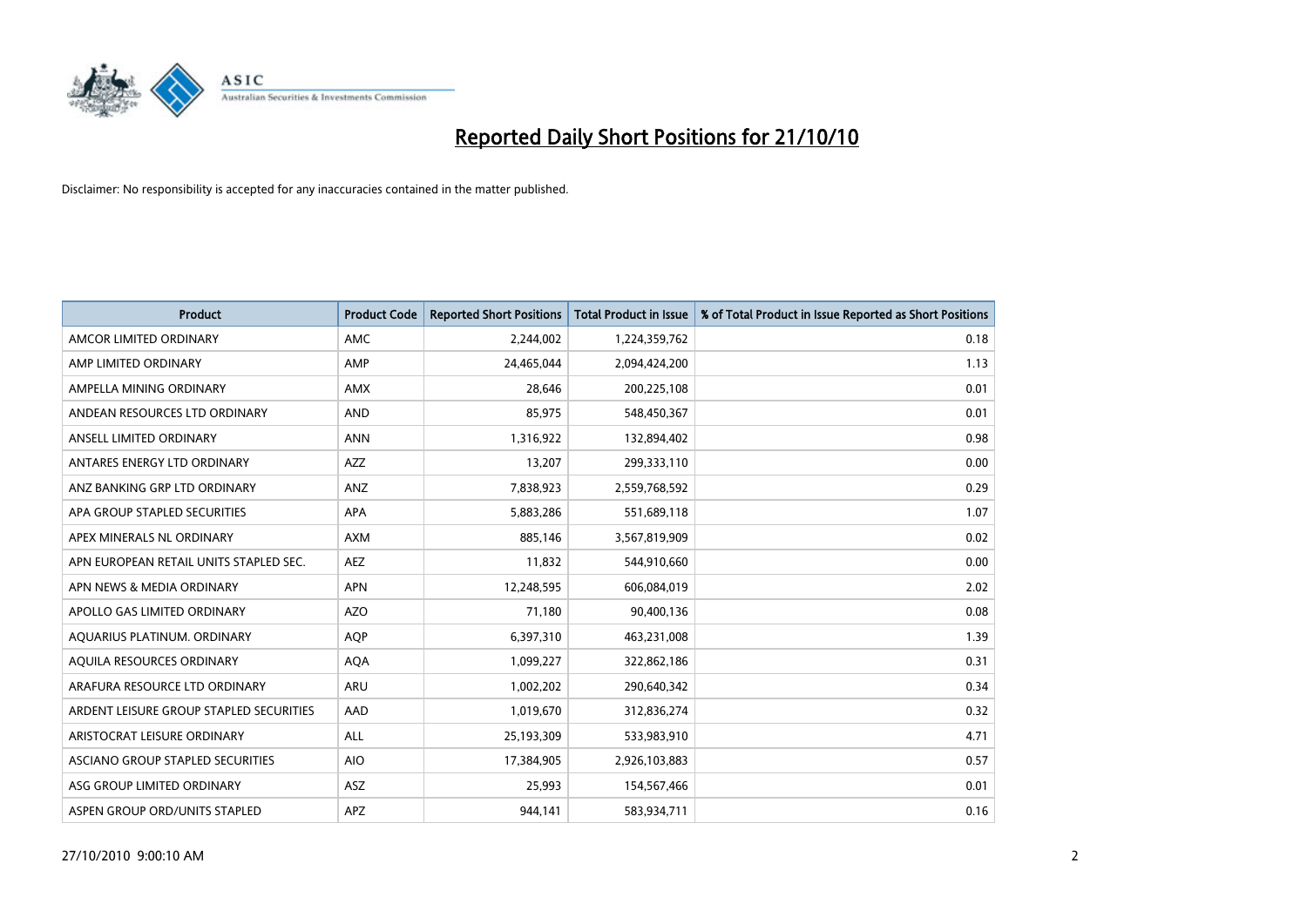

| <b>Product</b>                          | <b>Product Code</b> | <b>Reported Short Positions</b> | <b>Total Product in Issue</b> | % of Total Product in Issue Reported as Short Positions |
|-----------------------------------------|---------------------|---------------------------------|-------------------------------|---------------------------------------------------------|
| <b>ASTON RES LTD ORDINARY</b>           | <b>AZT</b>          | 601                             | 204,527,604                   | 0.00                                                    |
| ASTRO JAP PROP GROUP STAPLED SECURITIES | AJA                 | 69,102                          | 508,212,161                   | 0.02                                                    |
| ASX LIMITED ORDINARY                    | <b>ASX</b>          | 4,075,655                       | 175,136,729                   | 2.32                                                    |
| ATLANTIC LIMITED ORDINARY               | ATI                 | 83,147                          | 107,522,356                   | 0.08                                                    |
| ATLAS IRON LIMITED ORDINARY             | <b>AGO</b>          | 4,290,620                       | 540,082,119                   | 0.78                                                    |
| AUCKLAND INTERNATION ORDINARY           | AIA                 | 54                              | 1,310,392,831                 | 0.00                                                    |
| <b>AURORA OIL &amp; GAS ORDINARY</b>    | <b>AUT</b>          | 122.916                         | 278,365,342                   | 0.04                                                    |
| <b>AUSDRILL LIMITED ORDINARY</b>        | <b>ASL</b>          | 103,189                         | 261,820,159                   | 0.03                                                    |
| AUSENCO LIMITED ORDINARY                | <b>AAX</b>          | 4,260,950                       | 122,427,576                   | 3.49                                                    |
| <b>AUSTAL LIMITED ORDINARY</b>          | ASB                 | 241,162                         | 188,069,638                   | 0.12                                                    |
| AUSTAR UNITED ORDINARY                  | <b>AUN</b>          | 14,783,539                      | 1,271,329,063                 | 1.16                                                    |
| <b>AUSTBROKERS HOLDINGS ORDINARY</b>    | <b>AUB</b>          | 2                               | 53,661,822                    | 0.00                                                    |
| AUSTEREO GROUP LTD. ORDINARY            | <b>AEO</b>          | 29,692                          | 344,783,708                   | 0.01                                                    |
| AUSTIN ENGINEERING ORDINARY             | ANG                 | 10,964                          | 71,314,403                    | 0.01                                                    |
| <b>AUSTRALAND ASSETS ASSETS</b>         | AAZPB               | 1,168                           | 2,750,000                     | 0.04                                                    |
| AUSTRALAND PROPERTY STAPLED SECURITY    | <b>ALZ</b>          | 148,723                         | 576,837,197                   | 0.02                                                    |
| AUSTRALIAN AGRICULT, ORDINARY           | <b>AAC</b>          | 4,455,987                       | 264,264,459                   | 1.67                                                    |
| AUSTRALIAN EDUCATION UNITS              | <b>AEU</b>          | 625,000                         | 134,973,383                   | 0.46                                                    |
| AUSTRALIAN INFRASTR, UNITS/ORDINARY     | <b>AIX</b>          | 168,922                         | 620,733,944                   | 0.02                                                    |
| AUSTRALIAN MINES LTD ORDINARY           | <b>AUZ</b>          | 1.400.000                       | 6,981,662,168                 | 0.02                                                    |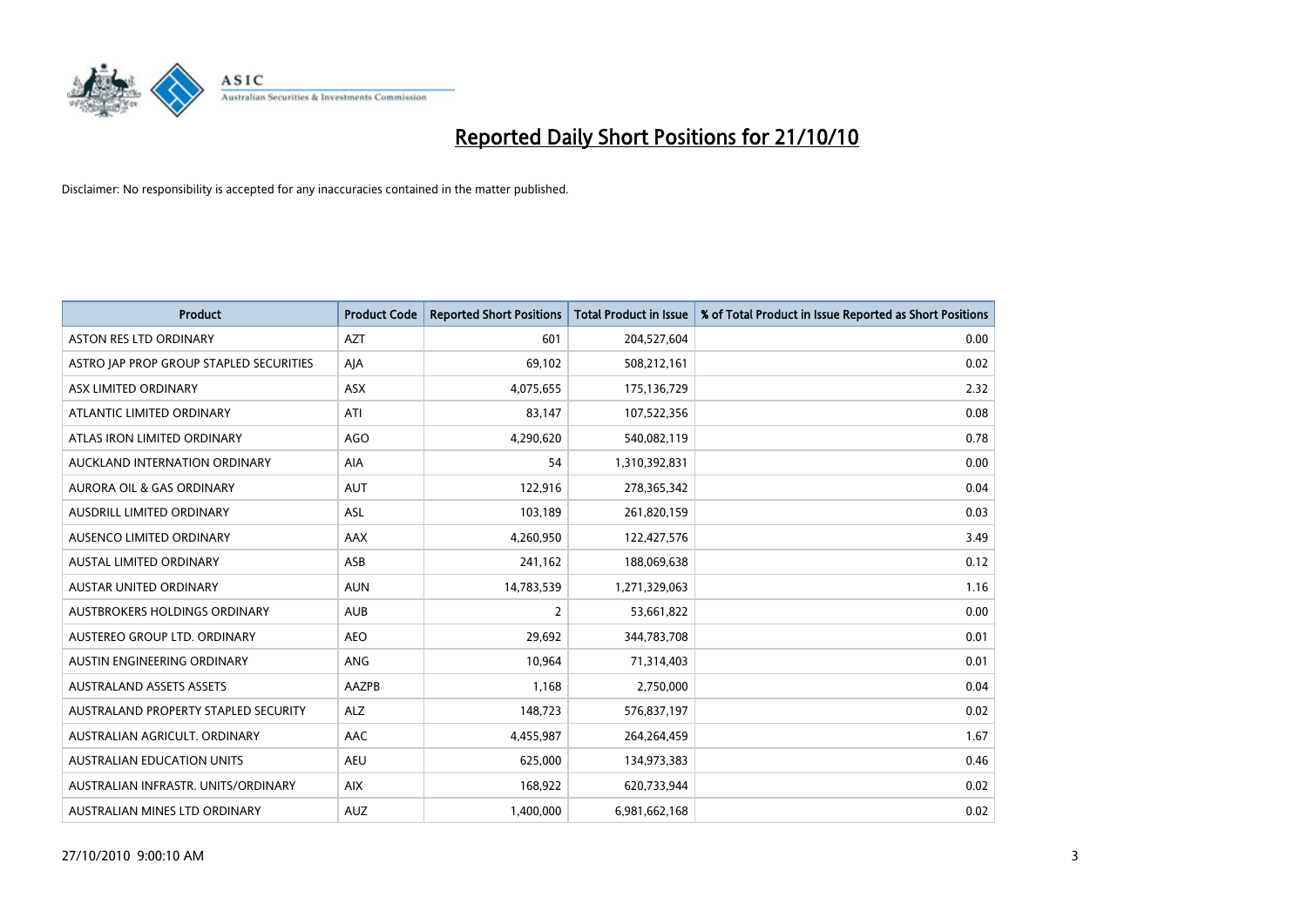

| <b>Product</b>                       | <b>Product Code</b> | <b>Reported Short Positions</b> | <b>Total Product in Issue</b> | % of Total Product in Issue Reported as Short Positions |
|--------------------------------------|---------------------|---------------------------------|-------------------------------|---------------------------------------------------------|
| AUSTRALIAN PHARM, ORDINARY           | API                 | 885,297                         | 488,115,883                   | 0.17                                                    |
| AVEXA LIMITED ORDINARY               | <b>AVX</b>          | 243,657                         | 847,688,779                   | 0.03                                                    |
| AVOCA RESOURCES ORDINARY             | <b>AVO</b>          | 713,400                         | 302,379,660                   | 0.23                                                    |
| AWB LIMITED ORDINARY                 | AWB                 | 2,520,854                       | 824,186,720                   | 0.30                                                    |
| AWE LIMITED ORDINARY                 | AWE                 | 1,914,830                       | 521,871,941                   | 0.37                                                    |
| AXA ASIA PACIFIC ORDINARY            | <b>AXA</b>          | 5,888,543                       | 2,067,095,545                 | 0.28                                                    |
| AZUMAH RESOURCES ORDINARY            | <b>AZM</b>          | 4,000                           | 220,946,055                   | 0.00                                                    |
| BANK OF QUEENSLAND. ORDINARY         | <b>BOO</b>          | 1,120,127                       | 220,044,823                   | 0.49                                                    |
| <b>BANNERMAN RESOURCES ORDINARY</b>  | <b>BMN</b>          | 278,579                         | 201,710,934                   | 0.14                                                    |
| <b>BASS STRAIT OIL CO ORDINARY</b>   | <b>BAS</b>          | 1,482                           | 291,030,250                   | 0.00                                                    |
| <b>BATHURST RESOURCES ORDINARY</b>   | <b>BTU</b>          | 2,547,466                       | 231,059,034                   | 1.10                                                    |
| <b>BAUXITE RESOURCE LTD ORDINARY</b> | <b>BAU</b>          | 44.797                          | 234,379,896                   | 0.02                                                    |
| BEACH ENERGY LIMITED ORDINARY        | <b>BPT</b>          | 3,261,038                       | 1,098,548,140                 | 0.28                                                    |
| BENDIGO AND ADELAIDE ORDINARY        | <b>BEN</b>          | 3,174,144                       | 357,550,269                   | 0.89                                                    |
| BENDIGO MINING LTD ORDINARY          | <b>BDG</b>          | 6,596,628                       | 509,712,735                   | 1.30                                                    |
| BERKELEY RESOURCES ORDINARY          | <b>BKY</b>          | 27,415                          | 137,632,135                   | 0.01                                                    |
| <b>BHP BILLITON LIMITED ORDINARY</b> | <b>BHP</b>          | 24,282,655                      | 3,356,081,497                 | 0.69                                                    |
| <b>BILLABONG ORDINARY</b>            | <b>BBG</b>          | 6,263,925                       | 253,122,552                   | 2.46                                                    |
| <b>BIOTA HOLDINGS ORDINARY</b>       | <b>BTA</b>          | 1,701,670                       | 179,878,356                   | 0.95                                                    |
| <b>BISALLOY STEEL ORDINARY</b>       | <b>BIS</b>          | 84,480                          | 216,455,965                   | 0.04                                                    |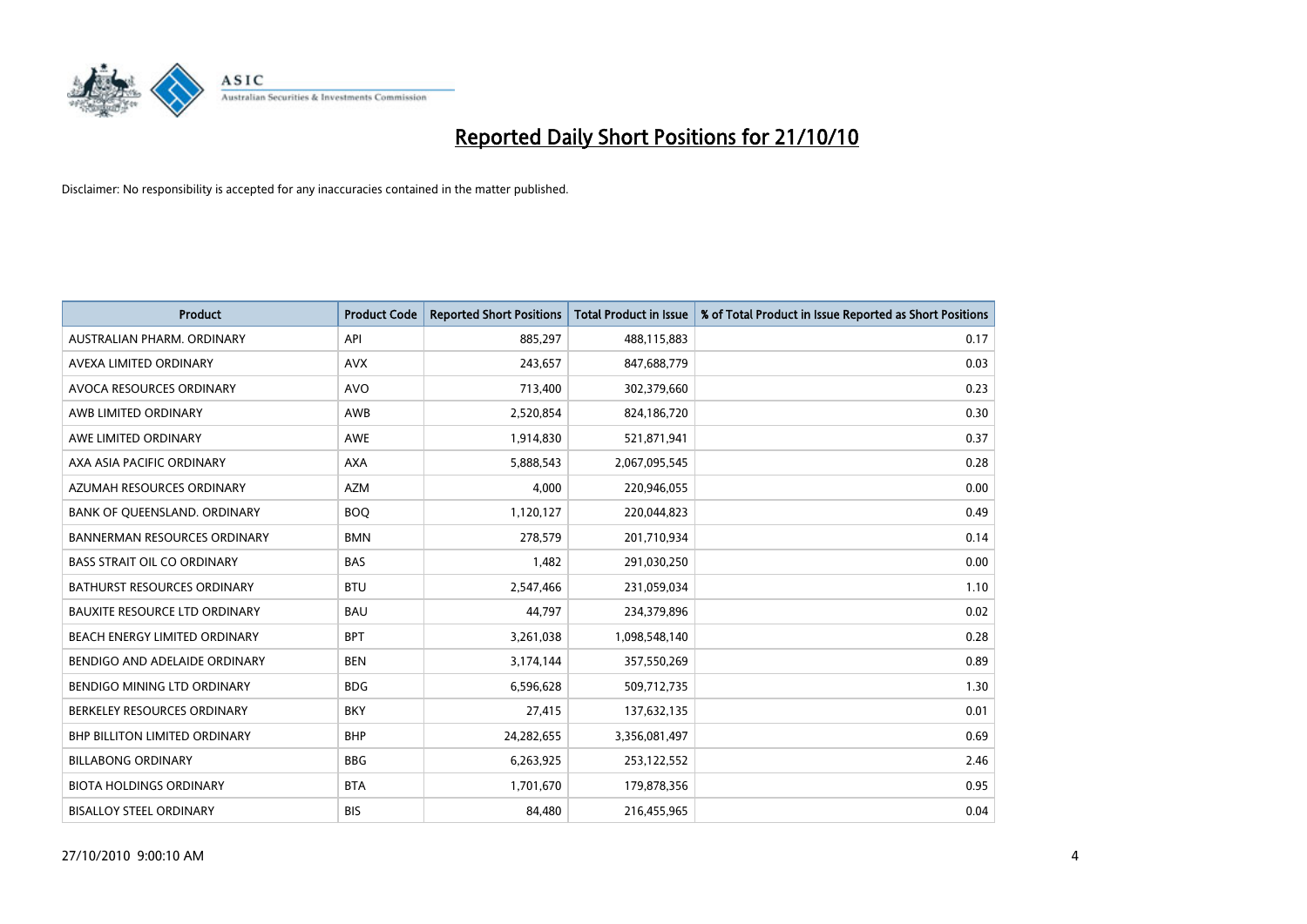

| <b>Product</b>                           | <b>Product Code</b> | <b>Reported Short Positions</b> | <b>Total Product in Issue</b> | % of Total Product in Issue Reported as Short Positions |
|------------------------------------------|---------------------|---------------------------------|-------------------------------|---------------------------------------------------------|
| BKI INVESTMENT LTD ORDINARY              | BKI                 | 508                             | 420,919,092                   | 0.00                                                    |
| <b>BLACKTHORN RESOURCES ORDINARY</b>     | <b>BTR</b>          | 35,848                          | 106,885,300                   | 0.03                                                    |
| <b>BLUESCOPE STEEL LTD ORDINARY</b>      | <b>BSL</b>          | 21,565,211                      | 1,823,324,017                 | 1.17                                                    |
| <b>BOART LONGYEAR ORDINARY</b>           | <b>BLY</b>          | 3,297,374                       | 461,163,412                   | 0.72                                                    |
| <b>BOOM LOGISTICS ORDINARY</b>           | <b>BOL</b>          | 440,420                         | 460,795,156                   | 0.10                                                    |
| <b>BORAL LIMITED, ORDINARY</b>           | <b>BLD</b>          | 20,324,111                      | 724,369,392                   | 2.82                                                    |
| BOTSWANA METALS LTD ORDINARY             | <b>BML</b>          | 7,000                           | 106,087,760                   | 0.01                                                    |
| <b>BOW ENERGY LIMITED ORDINARY</b>       | <b>BOW</b>          | 2,111,365                       | 280,607,187                   | 0.75                                                    |
| <b>BRADKEN LIMITED ORDINARY</b>          | <b>BKN</b>          | 664,366                         | 139,639,929                   | 0.47                                                    |
| <b>BRAMBLES LIMITED ORDINARY</b>         | <b>BXB</b>          | 12,133,599                      | 1,434,333,917                 | 0.82                                                    |
| BREVILLE GROUP LTD ORDINARY              | <b>BRG</b>          | 2,740                           | 129,515,322                   | 0.00                                                    |
| <b>BRICKWORKS LIMITED ORDINARY</b>       | <b>BKW</b>          | 28,172                          | 147,235,904                   | 0.02                                                    |
| <b>BROCKMAN RESOURCES ORDINARY</b>       | <b>BRM</b>          | 196,894                         | 141,688,151                   | 0.14                                                    |
| BT INVESTMENT MNGMNT ORDINARY            | <b>BTT</b>          | 544,173                         | 160,000,000                   | 0.34                                                    |
| <b>BUNNINGS WAREHOUSE ORDINARY UNITS</b> | <b>BWP</b>          | 799,686                         | 427,042,646                   | 0.18                                                    |
| <b>BUREY GOLD LIMITED ORDINARY</b>       | <b>BYR</b>          | 100,000                         | 202,881,003                   | 0.05                                                    |
| <b>BURU ENERGY ORDINARY</b>              | <b>BRU</b>          | 171,612                         | 182,780,549                   | 0.09                                                    |
| CABCHARGE AUSTRALIA ORDINARY             | CAB                 | 1,328,482                       | 120,437,014                   | 1.10                                                    |
| CALTEX AUSTRALIA ORDINARY                | <b>CTX</b>          | 8,067,337                       | 270,000,000                   | 2.96                                                    |
| CAMPBELL BROTHERS ORDINARY               | <b>CPB</b>          | 963,722                         | 63,517,495                    | 1.52                                                    |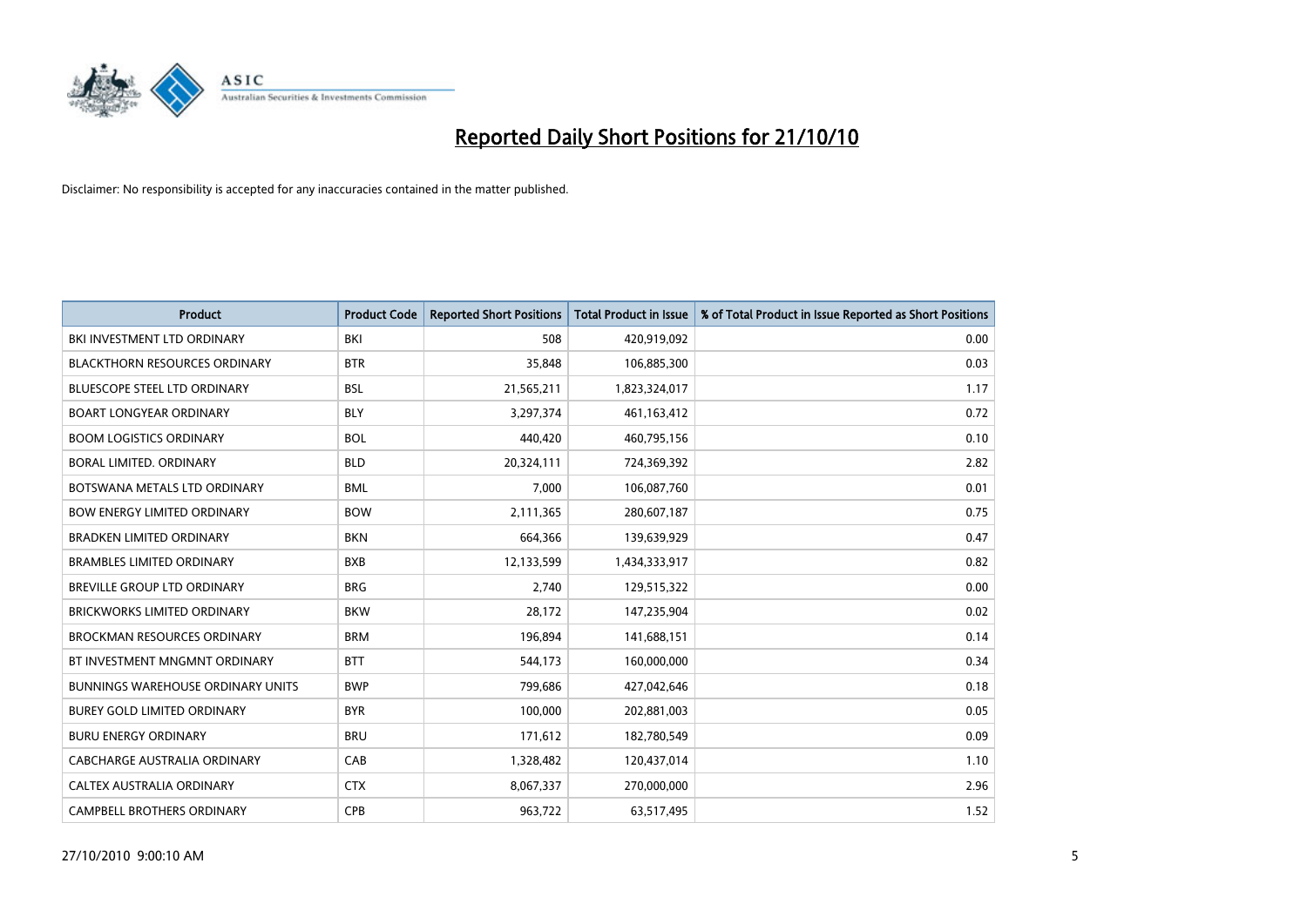

| <b>Product</b>                                | <b>Product Code</b> | <b>Reported Short Positions</b> | Total Product in Issue | % of Total Product in Issue Reported as Short Positions |
|-----------------------------------------------|---------------------|---------------------------------|------------------------|---------------------------------------------------------|
| CAPE LAMBERT RES LTD ORDINARY                 | <b>CFE</b>          | 523,033                         | 593,166,467            | 0.08                                                    |
| <b>CARBON ENERGY ORDINARY</b>                 | <b>CNX</b>          | 531,800                         | 609,497,650            | 0.08                                                    |
| <b>CARDNO LIMITED ORDINARY</b>                | <b>CDD</b>          | 13,995                          | 105,797,439            | 0.01                                                    |
| CARNARVON PETROLEUM ORDINARY                  | <b>CVN</b>          | 2,295,818                       | 686,759,634            | 0.32                                                    |
| <b>CARNEGIE WAVE ENERGY ORDINARY</b>          | <b>CWE</b>          | 83,000                          | 565,237,627            | 0.01                                                    |
| CARPATHIAN RESOURCES ORDINARY                 | <b>CPN</b>          | 75,000                          | 265,533,501            | 0.03                                                    |
| CARPENTARIA EXP. LTD ORDINARY                 | CAP                 | 9.777                           | 94,071,301             | 0.01                                                    |
| CARSALES.COM LTD ORDINARY                     | <b>CRZ</b>          | 1,418,135                       | 232,750,800            | 0.60                                                    |
| CASH CONVERTERS ORD/DIV ACCESS                | CCV                 | 68,191                          | 379,761,025            | 0.01                                                    |
| <b>CASPIAN OIL &amp; GAS ORDINARY</b>         | <b>CIG</b>          | 50,000                          | 1,331,500,513          | 0.00                                                    |
| CATALPA RESOURCES ORDINARY                    | <b>CAH</b>          | 148,170                         | 162,772,989            | 0.09                                                    |
| <b>CEC GROUP LIMITED ORDINARY</b>             | <b>CEG</b>          | 1,750                           | 79,662,662             | 0.00                                                    |
| <b>CELLNET GROUP ORDINARY</b>                 | <b>CLT</b>          | 1,342                           | 70,221,390             | 0.00                                                    |
| <b>CENTENNIAL COAL ORDINARY</b>               | <b>CEY</b>          | 431,910                         | 395,126,381            | 0.11                                                    |
| CENTRAL PETROLEUM ORDINARY                    | <b>CTP</b>          | 11,455                          | 982,297,842            | 0.00                                                    |
| CENTRO PROPERTIES UNITS/ORD STAPLED           | <b>CNP</b>          | 324,031                         | 972,414,514            | 0.03                                                    |
| <b>CENTRO RETAIL GROUP STAPLED SECURITIES</b> | <b>CER</b>          | 756,530                         | 2,286,399,424          | 0.03                                                    |
| CERAMIC FUEL CELLS ORDINARY                   | CFU                 | 138,346                         | 1,195,446,166          | 0.01                                                    |
| <b>CFS RETAIL PROPERTY UNITS</b>              | <b>CFX</b>          | 40,418,020                      | 2,820,392,571          | 1.43                                                    |
| <b>CHALLENGER DIV.PRO. STAPLED UNITS</b>      | <b>CDI</b>          | 28.769                          | 913,426,007            | 0.00                                                    |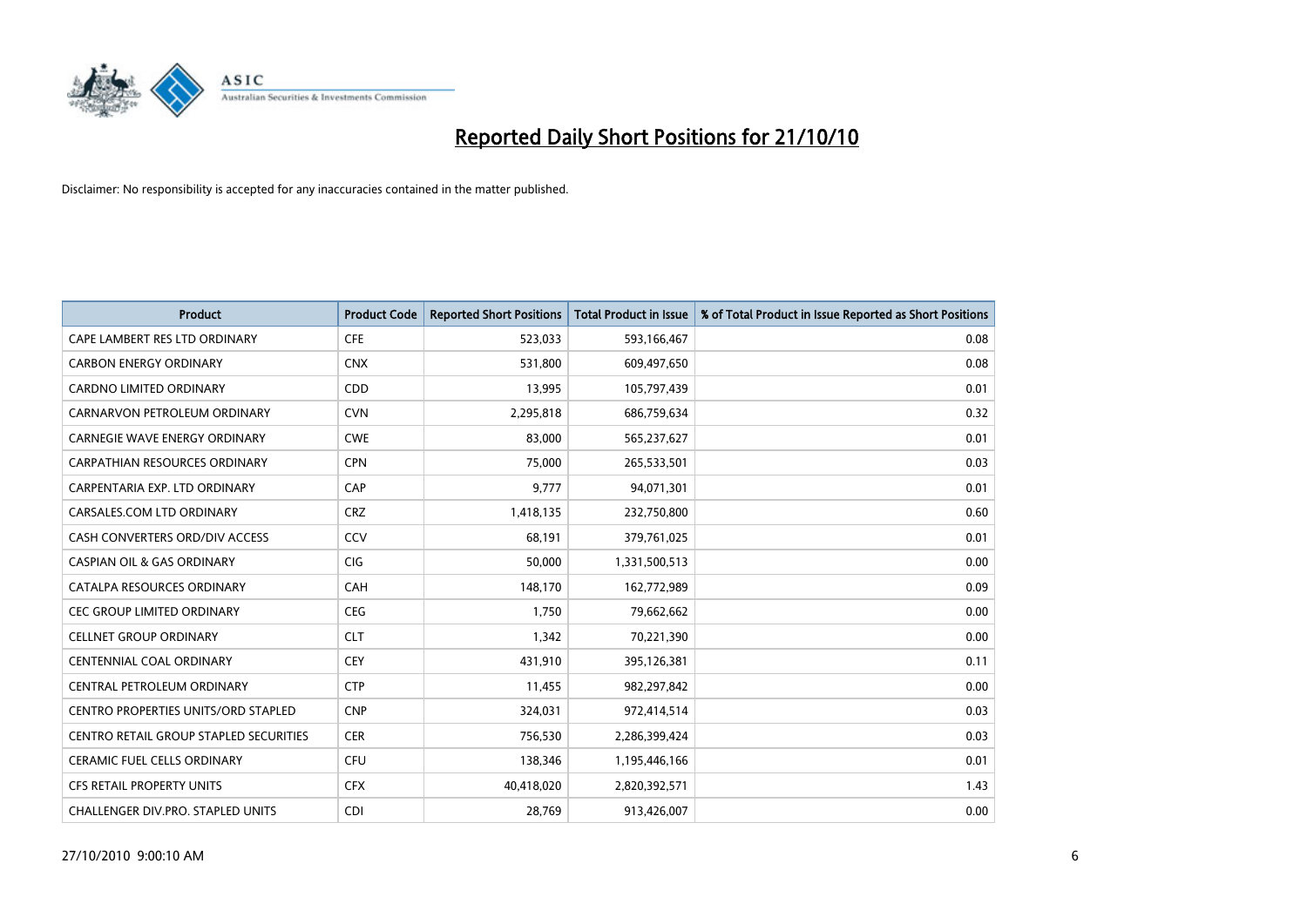

| <b>Product</b>                          | <b>Product Code</b> | <b>Reported Short Positions</b> | <b>Total Product in Issue</b> | % of Total Product in Issue Reported as Short Positions |
|-----------------------------------------|---------------------|---------------------------------|-------------------------------|---------------------------------------------------------|
| <b>CHALLENGER F.S.G.LTD ORDINARY</b>    | CGF                 | 8,945,034                       | 502,653,232                   | 1.76                                                    |
| CHALLENGER INFRAST. STAPLED UNITS       | <b>CIF</b>          | 8,420                           | 316,223,785                   | 0.00                                                    |
| <b>CHANDLER MACLEOD LTD ORDINARY</b>    | <b>CMG</b>          | 11,970                          | 422,031,685                   | 0.00                                                    |
| CHARTER HALL GROUP STAPLED US PROHIBIT. | CHC                 | 2,663,386                       | 1,225,365,088                 | 0.20                                                    |
| <b>CHARTER HALL OFFICE UNIT</b>         | COO                 | 468,115                         | 493,319,730                   | 0.10                                                    |
| <b>CHARTER HALL RETAIL UNITS</b>        | <b>COR</b>          | 249,224                         | 305,810,723                   | 0.08                                                    |
| CHEMGENEX PHARMACEUT ORDINARY           | <b>CXS</b>          | 195,195                         | 283,348,870                   | 0.07                                                    |
| CITADEL RESOURCE GRP ORDINARY           | CGG                 | 2,110,007                       | 2,367,666,467                 | 0.09                                                    |
| CITIGOLD CORP LTD ORDINARY              | <b>CTO</b>          | 2,098,686                       | 964,512,301                   | 0.22                                                    |
| CLINUVEL PHARMACEUT, ORDINARY           | <b>CUV</b>          | 41,277                          | 303,443,665                   | 0.01                                                    |
| <b>CLOUGH LIMITED ORDINARY</b>          | <b>CLO</b>          | 320,752                         | 771,906,269                   | 0.03                                                    |
| <b>COAL &amp; ALLIED ORDINARY</b>       | <b>CNA</b>          | 10,442                          | 86,584,735                    | 0.01                                                    |
| COAL OF AFRICA LTD ORDINARY             | <b>CZA</b>          | 1,031,455                       | 530,514,663                   | 0.18                                                    |
| <b>COALSPUR MINES LTD ORDINARY</b>      | <b>CPL</b>          | 221,808                         | 435,073,242                   | 0.05                                                    |
| COCA-COLA AMATIL ORDINARY               | <b>CCL</b>          | 4,381,434                       | 755,940,367                   | 0.56                                                    |
| <b>COCHLEAR LIMITED ORDINARY</b>        | <b>COH</b>          | 760,377                         | 56,590,681                    | 1.34                                                    |
| COEUR D'ALENE MINES. CDI 1:1            | <b>CXC</b>          | 1,000                           | 3,834,109                     | 0.03                                                    |
| <b>COFFEY INTERNATIONAL ORDINARY</b>    | <b>COF</b>          | 20,869                          | 129,035,760                   | 0.01                                                    |
| COMMONWEALTH BANK, ORDINARY             | CBA                 | 13,666,873                      | 1,548,882,074                 | 0.82                                                    |
| COMMONWEALTH PROP ORDINARY UNITS        | <b>CPA</b>          | 16,401,322                      | 2,012,803,230                 | 0.83                                                    |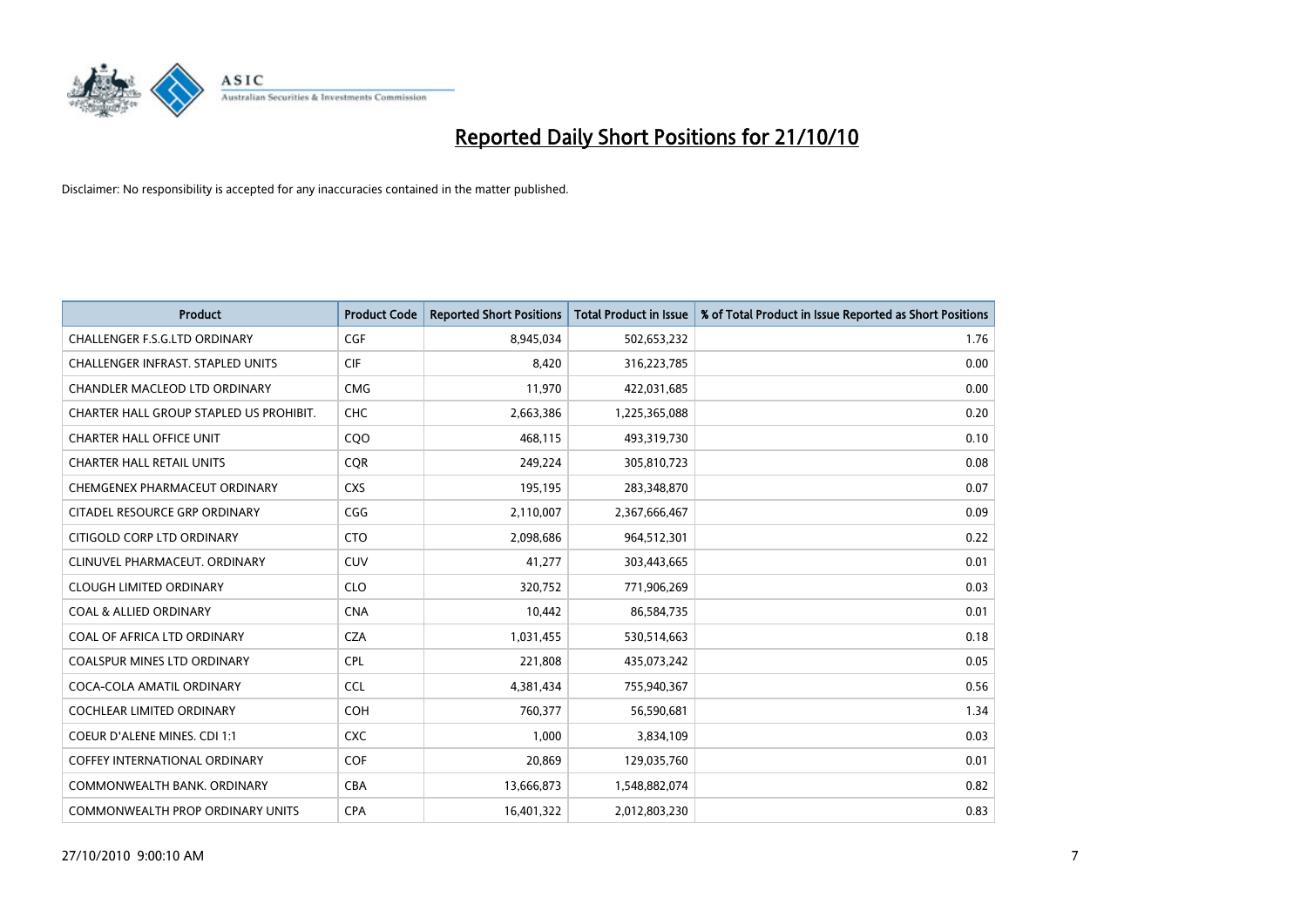

| <b>Product</b>                           | <b>Product Code</b> | <b>Reported Short Positions</b> | <b>Total Product in Issue</b> | % of Total Product in Issue Reported as Short Positions |
|------------------------------------------|---------------------|---------------------------------|-------------------------------|---------------------------------------------------------|
| <b>COMPASS RESOURCES ORDINARY</b>        | <b>CMR</b>          | 101,480                         | 147,402,920                   | 0.07                                                    |
| <b>COMPUTERSHARE LTD ORDINARY</b>        | CPU                 | 3,433,285                       | 555,664,059                   | 0.63                                                    |
| CONNECTEAST GROUP STAPLED                | CEU                 | 32,279,859                      | 3,940,145,951                 | 0.81                                                    |
| CONQUEST MINING ORDINARY                 | COT                 | 684,871                         | 497,276,416                   | 0.14                                                    |
| CONSOLIDATED MEDIA, ORDINARY             | <b>CMI</b>          | 3,307,069                       | 577,145,934                   | 0.57                                                    |
| CONTANGO MICROCAP ORDINARY               | <b>CTN</b>          | 7,500                           | 151,458,972                   | 0.00                                                    |
| <b>COOPER ENERGY LTD ORDINARY</b>        | <b>COE</b>          | 104,399                         | 292,576,001                   | 0.04                                                    |
| <b>COPPER STRIKE LTD ORDINARY</b>        | <b>CSE</b>          | 714                             | 129,455,571                   | 0.00                                                    |
| COUNT FINANCIAL ORDINARY                 | COU                 | 1,397,798                       | 261,968,742                   | 0.53                                                    |
| <b>CRANE GROUP LIMITED ORDINARY</b>      | <b>CRG</b>          | 3,131,734                       | 79,110,667                    | 3.95                                                    |
| <b>CROMWELL GROUP STAPLED SECURITIES</b> | <b>CMW</b>          | 138,643                         | 909,626,240                   | 0.02                                                    |
| <b>CROWN LIMITED ORDINARY</b>            | <b>CWN</b>          | 4,508,274                       | 754,131,800                   | 0.57                                                    |
| <b>CSG LIMITED ORDINARY</b>              | CSV                 | 545.088                         | 244,320,695                   | 0.22                                                    |
| <b>CSL LIMITED ORDINARY</b>              | CSL                 | 7,267,714                       | 549,975,700                   | 1.31                                                    |
| <b>CSR LIMITED ORDINARY</b>              | <b>CSR</b>          | 3,950,547                       | 1,517,907,314                 | 0.25                                                    |
| <b>CUDECO LIMITED ORDINARY</b>           | CDU                 | 285,968                         | 145,412,643                   | 0.20                                                    |
| <b>CUSTOMERS LIMITED ORDINARY</b>        | <b>CUS</b>          | 47,046                          | 134,999,097                   | 0.03                                                    |
| DART ENERGY LTD ORDINARY                 | <b>DTE</b>          | 1,013,229                       | 419,748,184                   | 0.24                                                    |
| DAVID JONES LIMITED ORDINARY             | <b>DIS</b>          | 17,011,960                      | 510,945,759                   | 3.34                                                    |
| DECMIL GROUP LIMITED ORDINARY            | <b>DCG</b>          | 17,397                          | 123,804,568                   | 0.01                                                    |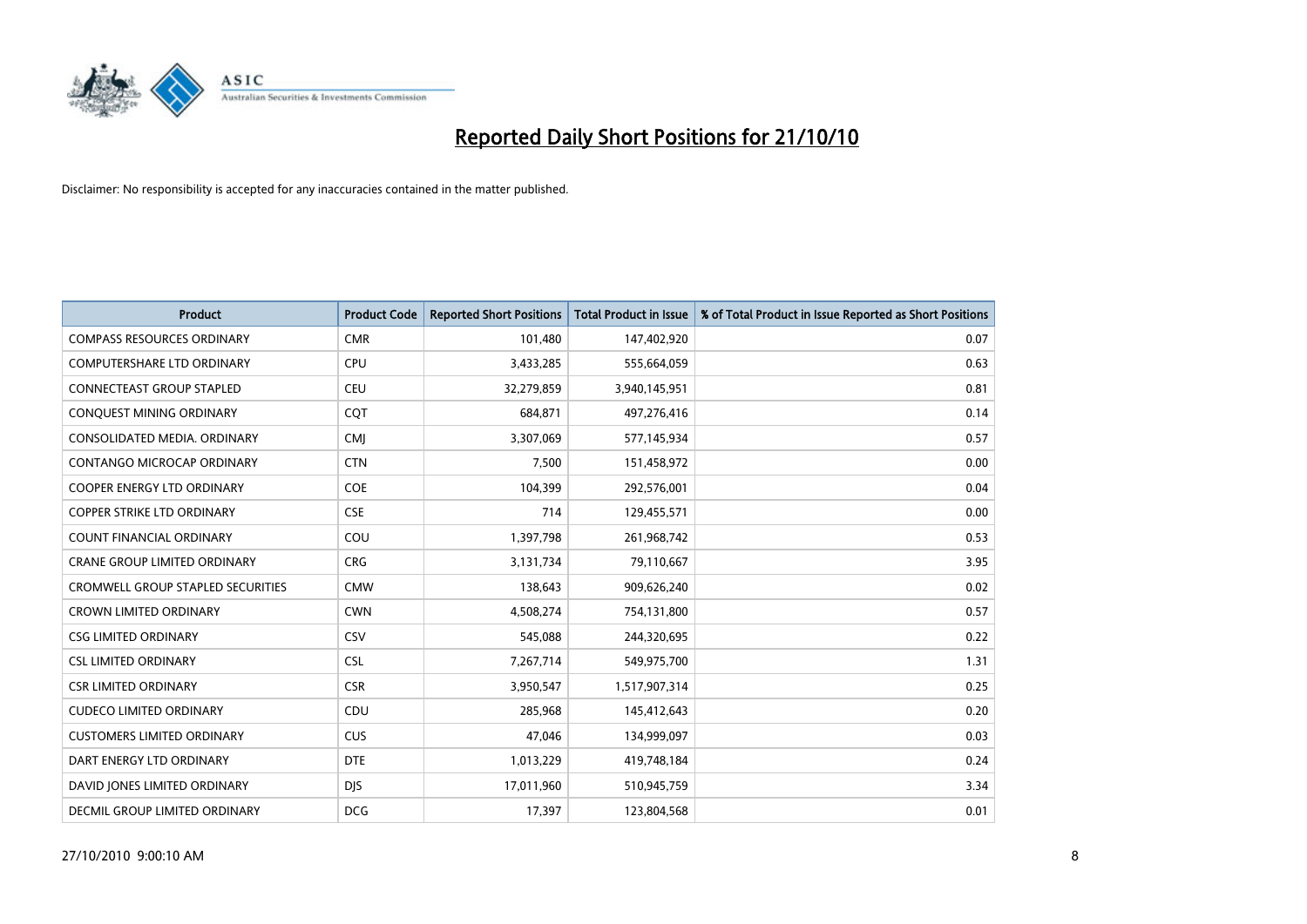

| <b>Product</b>                       | <b>Product Code</b> | <b>Reported Short Positions</b> | Total Product in Issue | % of Total Product in Issue Reported as Short Positions |
|--------------------------------------|---------------------|---------------------------------|------------------------|---------------------------------------------------------|
| DEEP YELLOW LIMITED ORDINARY         | <b>DYL</b>          | 65,343                          | 1,125,814,458          | 0.00                                                    |
| DEVINE LIMITED ORDINARY              | <b>DVN</b>          | 1,000                           | 634,918,223            | 0.00                                                    |
| DEXUS PROPERTY GROUP STAPLED UNITS   | <b>DXS</b>          | 14,308,853                      | 4,839,024,176          | 0.29                                                    |
| DISCOVERY METALS LTD ORDINARY        | <b>DML</b>          | 238,590                         | 302,202,585            | 0.08                                                    |
| DOMINION MINING ORDINARY             | <b>DOM</b>          | 220.837                         | 103,520,259            | 0.21                                                    |
| DOMINO PIZZA ENTERPR ORDINARY        | <b>DMP</b>          | 3                               | 68,407,674             | 0.00                                                    |
| DOWNER EDI LIMITED ORDINARY          | <b>DOW</b>          | 1,639,565                       | 343,178,483            | 0.47                                                    |
| DUET GROUP STAPLED US PROHIBIT.      | <b>DUE</b>          | 216,525                         | 887,304,690            | 0.01                                                    |
| DULUXGROUP LIMITED ORDINARY          | <b>DLX</b>          | 54,958                          | 366,992,120            | 0.01                                                    |
| DYESOL LIMITED ORDINARY              | <b>DYE</b>          | 182,000                         | 143,325,847            | 0.13                                                    |
| <b>EASTERN STAR GAS ORDINARY</b>     | <b>ESG</b>          | 4,742,021                       | 991,347,041            | 0.46                                                    |
| EDT RETAIL TRUST UNITS               | <b>EDT</b>          | 99,457                          | 4,700,290,868          | 0.00                                                    |
| <b>ELDERS LIMITED ORDINARY</b>       | <b>ELD</b>          | 21,092,119                      | 448,598,480            | 4.71                                                    |
| ELDORADO GOLD CORP CDI 1:1           | EAU                 | 18.774                          | 21,671,827             | 0.09                                                    |
| ELIXIR PETROLEUM LTD ORDINARY        | <b>EXR</b>          | 324,400                         | 188,988,472            | 0.17                                                    |
| <b>EMECO HOLDINGS ORDINARY</b>       | <b>EHL</b>          | 677,066                         | 631,237,586            | 0.10                                                    |
| <b>ENERGY RESOURCES ORDINARY 'A'</b> | <b>ERA</b>          | 1,899,406                       | 190,737,934            | 1.00                                                    |
| ENERGY WORLD CORPOR. ORDINARY        | <b>EWC</b>          | 8,014,064                       | 1,561,166,672          | 0.50                                                    |
| <b>ENTEK ENERGY LTD ORDINARY</b>     | <b>ETE</b>          | 489,903                         | 258,692,535            | 0.19                                                    |
| <b>ENTELLECT SOLUTIONS ORDINARY</b>  | <b>ESN</b>          | 464.050                         | 1,740,334,200          | 0.03                                                    |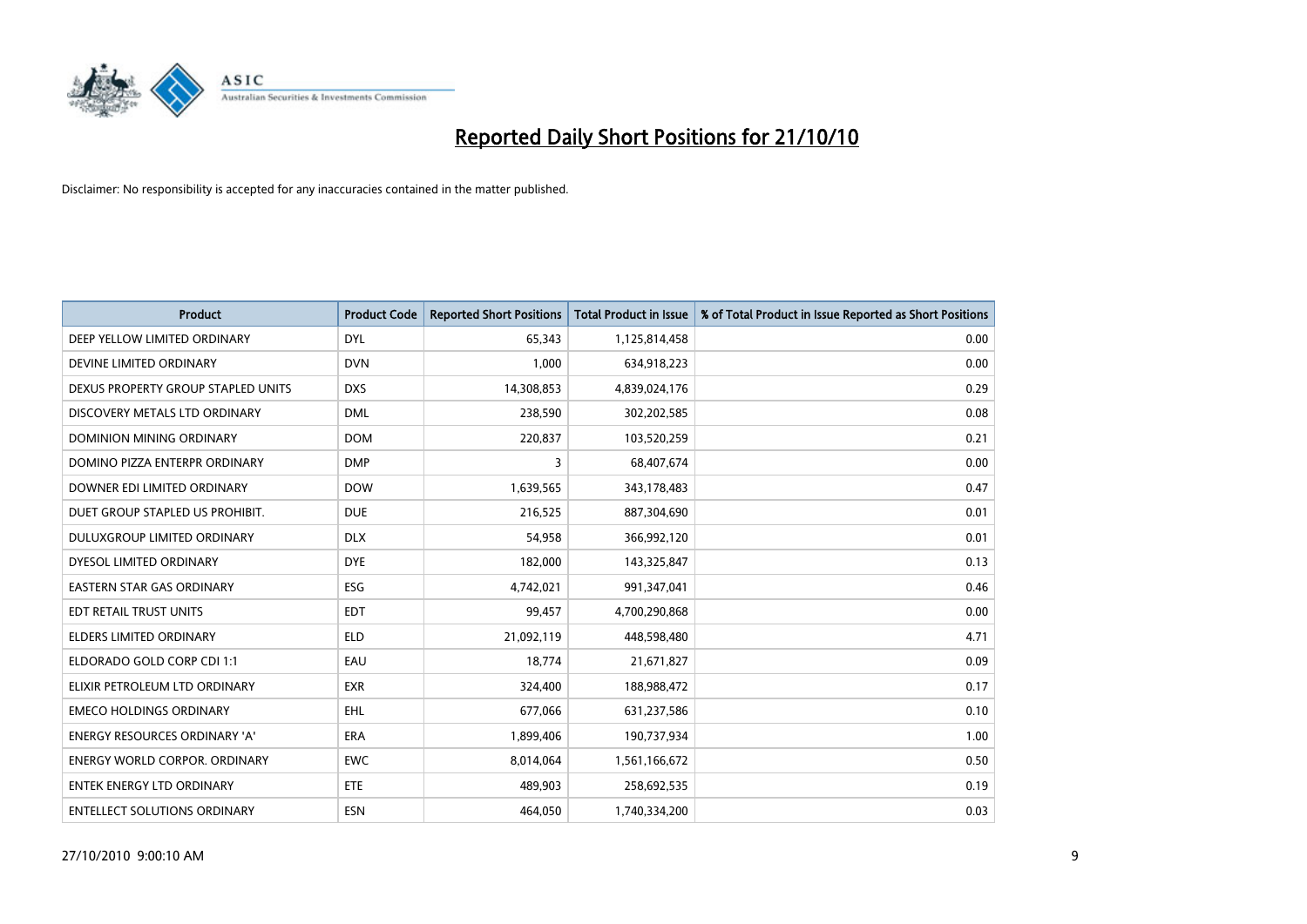

| <b>Product</b>                            | <b>Product Code</b> | <b>Reported Short Positions</b> | <b>Total Product in Issue</b> | % of Total Product in Issue Reported as Short Positions |
|-------------------------------------------|---------------------|---------------------------------|-------------------------------|---------------------------------------------------------|
| <b>ENVESTRA LIMITED ORDINARY</b>          | <b>ENV</b>          | 1,465,154                       | 1,386,827,962                 | 0.11                                                    |
| EQUINOX MINERALS LTD CHESS DEPOSITARY INT | EON                 | 3,835,842                       | 707,868,211                   | 0.54                                                    |
| <b>EVEREST FINANCIAL ORDINARY</b>         | <b>EFG</b>          | 4,300                           | 251,442,316                   | 0.00                                                    |
| <b>EXTRACT RESOURCES ORDINARY</b>         | <b>EXT</b>          | 672,008                         | 243,302,298                   | 0.29                                                    |
| FAIRFAX MEDIA LTD ORDINARY                | <b>FXI</b>          | 280,234,235                     | 2,351,955,725                 | 11.91                                                   |
| <b>FANTASTIC HOLDINGS ORDINARY</b>        | <b>FAN</b>          | 3,000                           | 102,693,495                   | 0.00                                                    |
| <b>FERRAUS LIMITED ORDINARY</b>           | <b>FRS</b>          | 370                             | 205,700,890                   | 0.00                                                    |
| FISHER & PAYKEL APP. ORDINARY             | <b>FPA</b>          | 9,814,113                       | 724,235,162                   | 1.35                                                    |
| FISHER & PAYKEL H. ORDINARY               | <b>FPH</b>          | 2,117,330                       | 517,444,890                   | 0.41                                                    |
| FKP PROPERTY GROUP STAPLED SECURITIES     | <b>FKP</b>          | 4,371,539                       | 1,174,033,185                 | 0.37                                                    |
| FLEETWOOD CORP ORDINARY                   | <b>FWD</b>          | 86,549                          | 57,209,053                    | 0.15                                                    |
| <b>FLETCHER BUILDING ORDINARY</b>         | <b>FBU</b>          | 520,549                         | 611,250,393                   | 0.08                                                    |
| FLEXIGROUP LIMITED ORDINARY               | <b>FXL</b>          | 25,626                          | 275,472,492                   | 0.01                                                    |
| <b>FLIGHT CENTRE ORDINARY</b>             | <b>FLT</b>          | 2,595,348                       | 99,786,394                    | 2.60                                                    |
| FLINDERS MINES LTD ORDINARY               | <b>FMS</b>          | 20,946,166                      | 1,820,149,571                 | 1.15                                                    |
| FORTE ENERGY NL ORDINARY                  | <b>FTE</b>          | 2,658,986                       | 580,658,031                   | 0.46                                                    |
| FORTESCUE METALS GRP ORDINARY             | <b>FMG</b>          | 8,684,069                       | 3,111,398,945                 | 0.27                                                    |
| <b>FOSTER'S GROUP ORDINARY</b>            | FGL                 | 4,913,312                       | 1,930,723,313                 | 0.25                                                    |
| FTD CORPORATION ORDINARY                  | <b>FTD</b>          | 8,088                           | 100,421,069                   | 0.01                                                    |
| <b>FUNTASTIC LIMITED ORDINARY</b>         | <b>FUN</b>          | 322,528                         | 340,997,682                   | 0.09                                                    |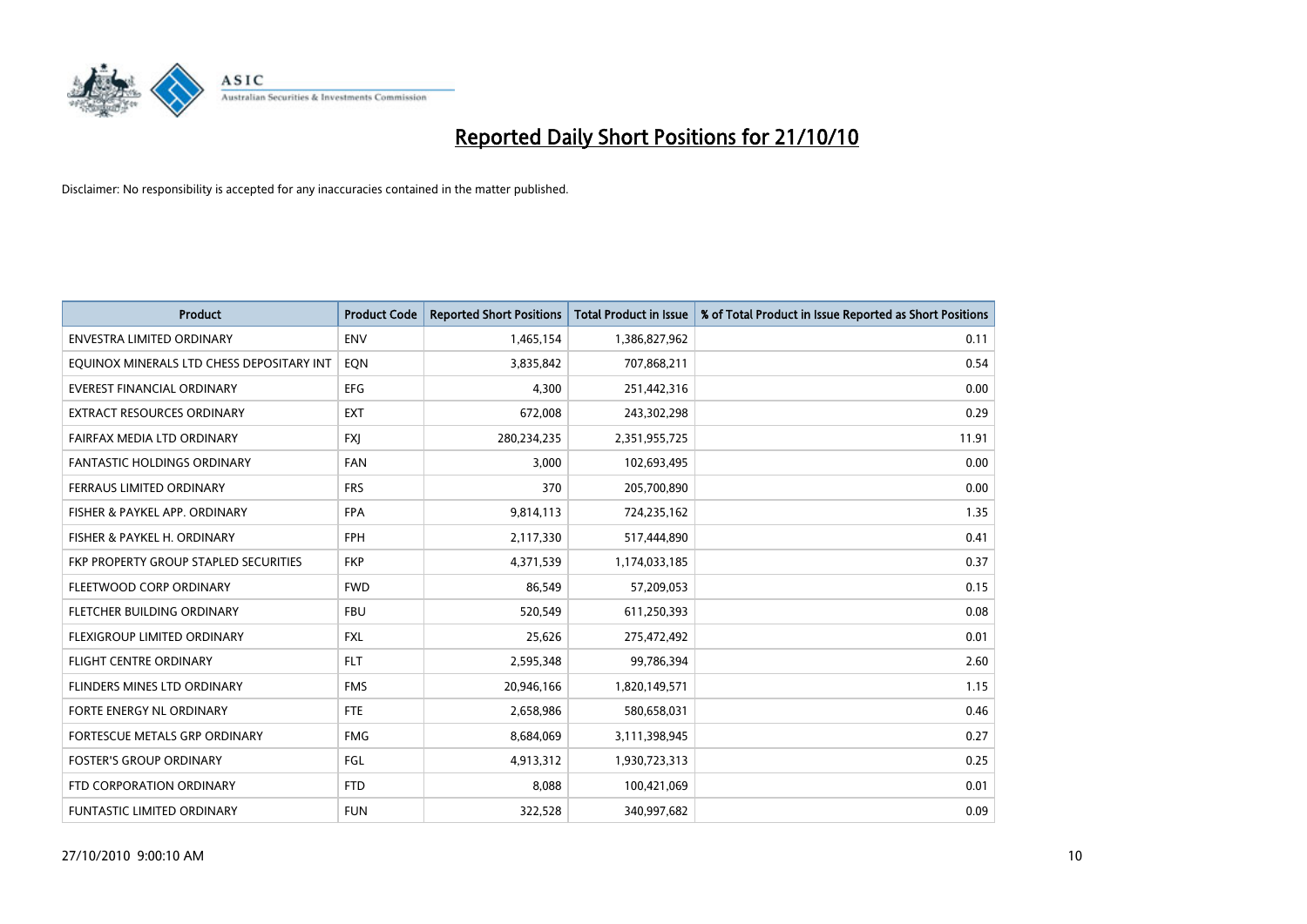

| <b>Product</b>                            | <b>Product Code</b> | <b>Reported Short Positions</b> | <b>Total Product in Issue</b> | % of Total Product in Issue Reported as Short Positions |
|-------------------------------------------|---------------------|---------------------------------|-------------------------------|---------------------------------------------------------|
| <b>G.U.D. HOLDINGS ORDINARY</b>           | GUD                 | 154,080                         | 68,426,721                    | 0.22                                                    |
| <b>GALAXY RESOURCES ORDINARY</b>          | <b>GXY</b>          | 283,984                         | 190,553,358                   | 0.14                                                    |
| <b>GEODYNAMICS LIMITED ORDINARY</b>       | GDY                 | 292,111                         | 292,840,219                   | 0.10                                                    |
| <b>GINDALBIE METALS LTD ORDINARY</b>      | <b>GBG</b>          | 9,466,338                       | 850,108,099                   | 1.10                                                    |
| <b>GIRALIA RESOURCES NL ORDINARY</b>      | <b>GIR</b>          | 307,796                         | 180,135,170                   | 0.16                                                    |
| <b>GLOBAL MINING ORDINARY</b>             | <b>GMI</b>          | 8,951                           | 191,820,968                   | 0.00                                                    |
| <b>GLOUCESTER COAL ORDINARY</b>           | GCL                 | 253,053                         | 140,447,062                   | 0.18                                                    |
| <b>GME RESOURCES LTD ORDINARY</b>         | <b>GME</b>          | 800                             | 302,352,750                   | 0.00                                                    |
| <b>GOLDEN GATE PETROL ORDINARY</b>        | GGP                 | 11,538                          | 975,826,623                   | 0.00                                                    |
| <b>GOLDEN WEST RESOURCE ORDINARY</b>      | <b>GWR</b>          | 1,617                           | 164,606,127                   | 0.00                                                    |
| <b>GOODMAN FIELDER. ORDINARY</b>          | <b>GFF</b>          | 12,264,971                      | 1,380,386,438                 | 0.89                                                    |
| <b>GOODMAN GROUP STAPLED US PROHIBIT.</b> | <b>GMG</b>          | 6,363,835                       | 6,369,751,394                 | 0.10                                                    |
| <b>GPT GROUP STAPLED SEC.</b>             | GPT                 | 8,038,783                       | 1,855,529,431                 | 0.42                                                    |
| <b>GRAINCORP LIMITED A CLASS ORDINARY</b> | <b>GNC</b>          | 657,406                         | 198,318,900                   | 0.33                                                    |
| <b>GRANGE RESOURCES, ORDINARY</b>         | GRR                 | 1,664,401                       | 1,152,077,403                 | 0.15                                                    |
| <b>GREENLAND MIN EN LTD ORDINARY</b>      | GGG                 | 963,016                         | 254,431,226                   | 0.39                                                    |
| <b>GRYPHON MINERALS LTD ORDINARY</b>      | GRY                 | 11,452                          | 289,147,058                   | 0.00                                                    |
| GUINNESS PEAT GROUP. CHESS DEPOSITARY INT | GPG                 | 55                              | 309,138,006                   | 0.00                                                    |
| <b>GUNNS LIMITED ORDINARY</b>             | <b>GNS</b>          | 20,386,009                      | 806,734,892                   | 2.52                                                    |
| <b>GWA INTERNATIONAL ORDINARY</b>         | GWT                 | 3,917,255                       | 301,102,514                   | 1.30                                                    |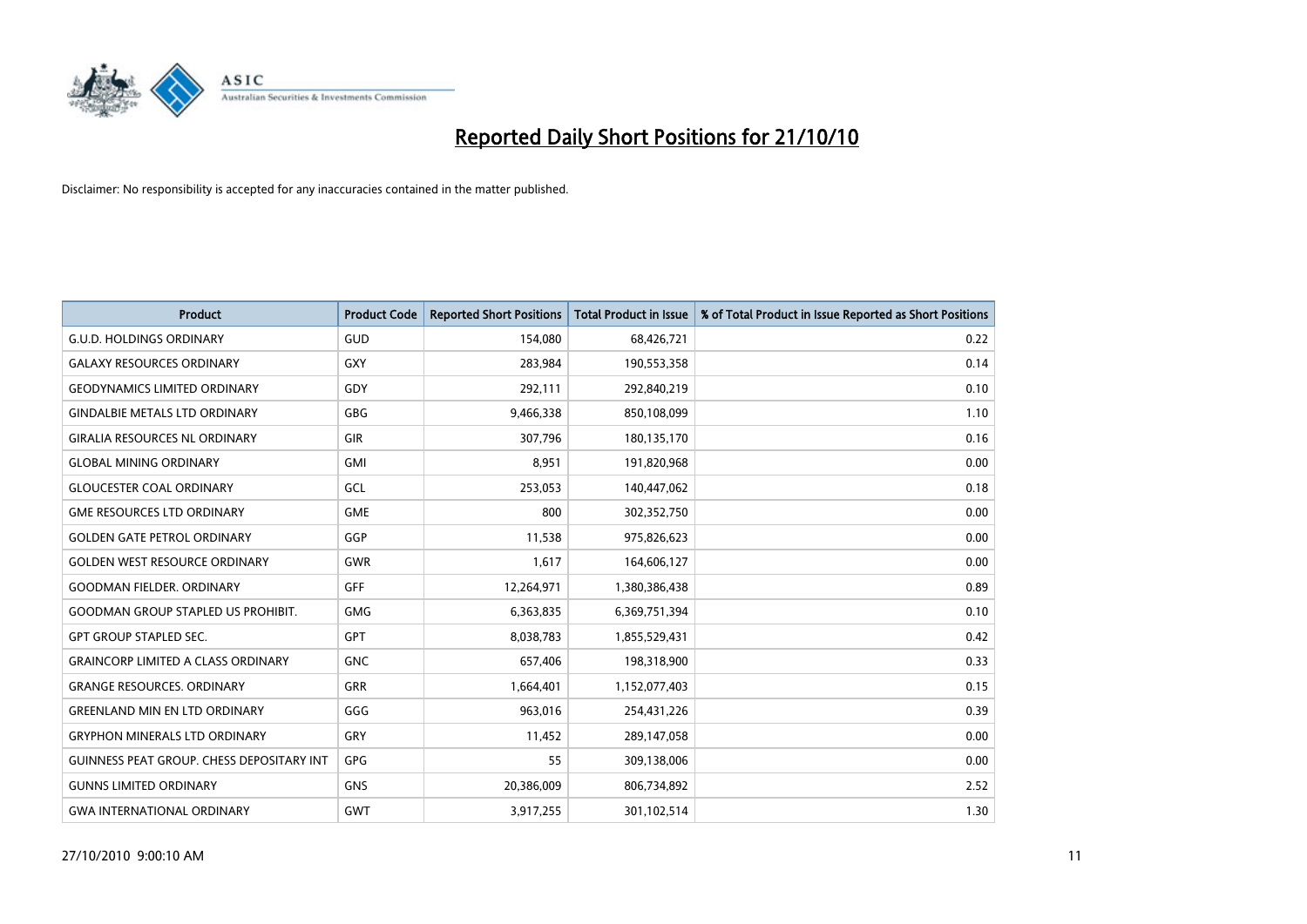

| <b>Product</b>                        | <b>Product Code</b> | <b>Reported Short Positions</b> | <b>Total Product in Issue</b> | % of Total Product in Issue Reported as Short Positions |
|---------------------------------------|---------------------|---------------------------------|-------------------------------|---------------------------------------------------------|
| <b>HARVEY NORMAN ORDINARY</b>         | <b>HVN</b>          | 34,762,709                      | 1,062,316,784                 | 3.29                                                    |
| HASTIE GROUP LIMITED ORDINARY         | <b>HST</b>          | 145,053                         | 239,716,924                   | 0.05                                                    |
| HASTINGS DIVERSIFIED STAPLED SECURITY | <b>HDF</b>          | 109,253                         | 513,336,482                   | 0.01                                                    |
| <b>HEARTWARE INT INC CDI 35:1</b>     | <b>HIN</b>          | 272,008                         | 66,059,280                    | 0.41                                                    |
| <b>HENDERSON GROUP CDI 1:1</b>        | <b>HGG</b>          | 8,208,590                       | 564,915,116                   | 1.45                                                    |
| HFA HOLDINGS LIMITED ORDINARY         | <b>HFA</b>          | 1,820,937                       | 469,330,170                   | 0.38                                                    |
| <b>HIGHLANDS PACIFIC ORDINARY</b>     | HIG                 | 2,382,805                       | 683,187,148                   | 0.35                                                    |
| HILLS INDUSTRIES LTD ORDINARY         | <b>HIL</b>          | 1,284,327                       | 248,676,841                   | 0.52                                                    |
| HORIZON OIL LIMITED ORDINARY          | <b>HZN</b>          | 3,037,348                       | 1,130,311,515                 | 0.27                                                    |
| <b>ICON ENERGY LIMITED ORDINARY</b>   | <b>ICN</b>          | 67,000                          | 439,801,394                   | 0.02                                                    |
| <b>IINET LIMITED ORDINARY</b>         | <b>IIN</b>          | 1,361,659                       | 151,948,119                   | 0.89                                                    |
| ILUKA RESOURCES ORDINARY              | ILU                 | 5,943,475                       | 418,700,517                   | 1.42                                                    |
| <b>IMDEX LIMITED ORDINARY</b>         | <b>IMD</b>          | 5,067                           | 195,047,128                   | 0.00                                                    |
| IMF (AUSTRALIA) LTD ORDINARY          | <b>IMF</b>          | 329,994                         | 122,496,819                   | 0.27                                                    |
| <b>IMX RESOURCES LTD ORDINARY</b>     | <b>IXR</b>          | 20,000                          | 260,252,803                   | 0.01                                                    |
| <b>INCITEC PIVOT ORDINARY</b>         | <b>IPL</b>          | 3,016,514                       | 1,628,730,107                 | 0.18                                                    |
| <b>INDAGO RESOURCES LTD ORDINARY</b>  | <b>IDG</b>          | 8,179                           | 81,659,448                    | 0.01                                                    |
| INDEPENDENCE GROUP ORDINARY           | <b>IGO</b>          | 254,268                         | 114,063,539                   | 0.21                                                    |
| <b>INDOPHIL RESOURCES ORDINARY</b>    | <b>IRN</b>          | 356,516                         | 471,445,763                   | 0.07                                                    |
| INDUSTREA LIMITED ORDINARY            | IDL                 | 1,820,683                       | 968,463,747                   | 0.18                                                    |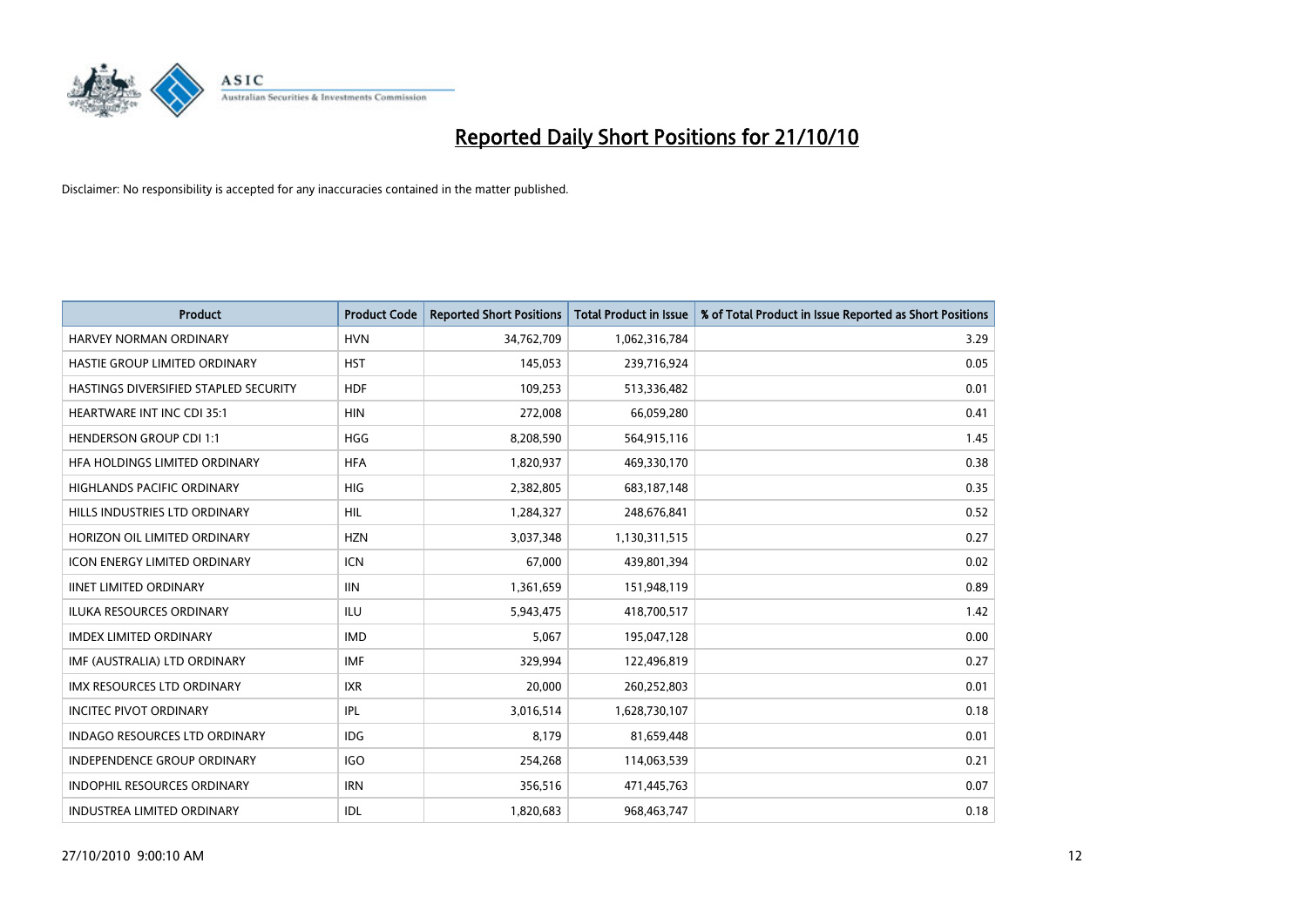

| <b>Product</b>                           | <b>Product Code</b> | <b>Reported Short Positions</b> | <b>Total Product in Issue</b> | % of Total Product in Issue Reported as Short Positions |
|------------------------------------------|---------------------|---------------------------------|-------------------------------|---------------------------------------------------------|
| <b>INFIGEN ENERGY STAPLED SECURITIES</b> | <b>IFN</b>          | 9,844,551                       | 761,222,569                   | 1.29                                                    |
| ING INDUSTRIAL FUND UNITS                | <b>IIF</b>          | 4,684,703                       | 2,592,249,647                 | 0.17                                                    |
| ING OFFICE FUND STAPLED SECURITIES       | <b>IOF</b>          | 3,031,474                       | 2,729,071,212                 | 0.12                                                    |
| ING RE COM GROUP STAPLED SECURITIES      | <b>ILF</b>          | 9,075                           | 441,029,194                   | 0.00                                                    |
| <b>INSURANCE AUSTRALIA ORDINARY</b>      | IAG                 | 2,374,220                       | 2,078,994,021                 | 0.10                                                    |
| <b>INTEGRA MINING LTD, ORDINARY</b>      | <b>IGR</b>          | 1,583,078                       | 755,792,394                   | 0.20                                                    |
| <b>INTOLL GROUP STAPLED SECURITIES</b>   | <b>ITO</b>          | 3,082,280                       | 2,261,732,048                 | 0.13                                                    |
| <b>INTREPID MINES ORDINARY</b>           | <b>IAU</b>          | 1,247,313                       | 431,756,358                   | 0.29                                                    |
| <b>INVOCARE LIMITED ORDINARY</b>         | <b>IVC</b>          | 774,762                         | 102,394,649                   | 0.75                                                    |
| ION LIMITED ORDINARY                     | <b>ION</b>          | 164,453                         | 256,365,105                   | 0.06                                                    |
| <b>IOOF HOLDINGS LTD ORDINARY</b>        | IFL.                | 1,482,537                       | 229,794,395                   | 0.63                                                    |
| <b>IRESS MARKET TECH. ORDINARY</b>       | <b>IRE</b>          | 2,100,484                       | 126,018,142                   | 1.66                                                    |
| <b>IRON ORE HOLDINGS ORDINARY</b>        | <b>IOH</b>          | 43,061                          | 135,381,616                   | 0.03                                                    |
| <b>ISHARES MSCI EAFE CDI 1:1</b>         | <b>IVE</b>          | 75,419                          | 590,400,000                   | 0.01                                                    |
| ISHARES MSCI JAPAN CDI 1:1               | <b>IIP</b>          | 3,795                           | 822,000,000                   | 0.00                                                    |
| ISHARES RUSSELL 2000 CDI 1:1             | <b>IRU</b>          | 2,790                           | 147,350,000                   | 0.00                                                    |
| ISHARES S&P 500 CDI 1:1                  | <b>IVV</b>          | 20,943                          | 116,350,000                   | 0.02                                                    |
| ISHARES S&P SCAP 600 CDI 1:1             | <b>IJR</b>          | 6,263                           | 71,300,000                    | 0.01                                                    |
| <b>ISOFT GROUP LIMITED ORDINARY</b>      | <b>ISF</b>          | 19,279,888                      | 1,070,595,874                 | 1.80                                                    |
| <b>IVANHOE AUSTRALIA ORDINARY</b>        | <b>IVA</b>          |                                 | 418,083,853                   | 0.00                                                    |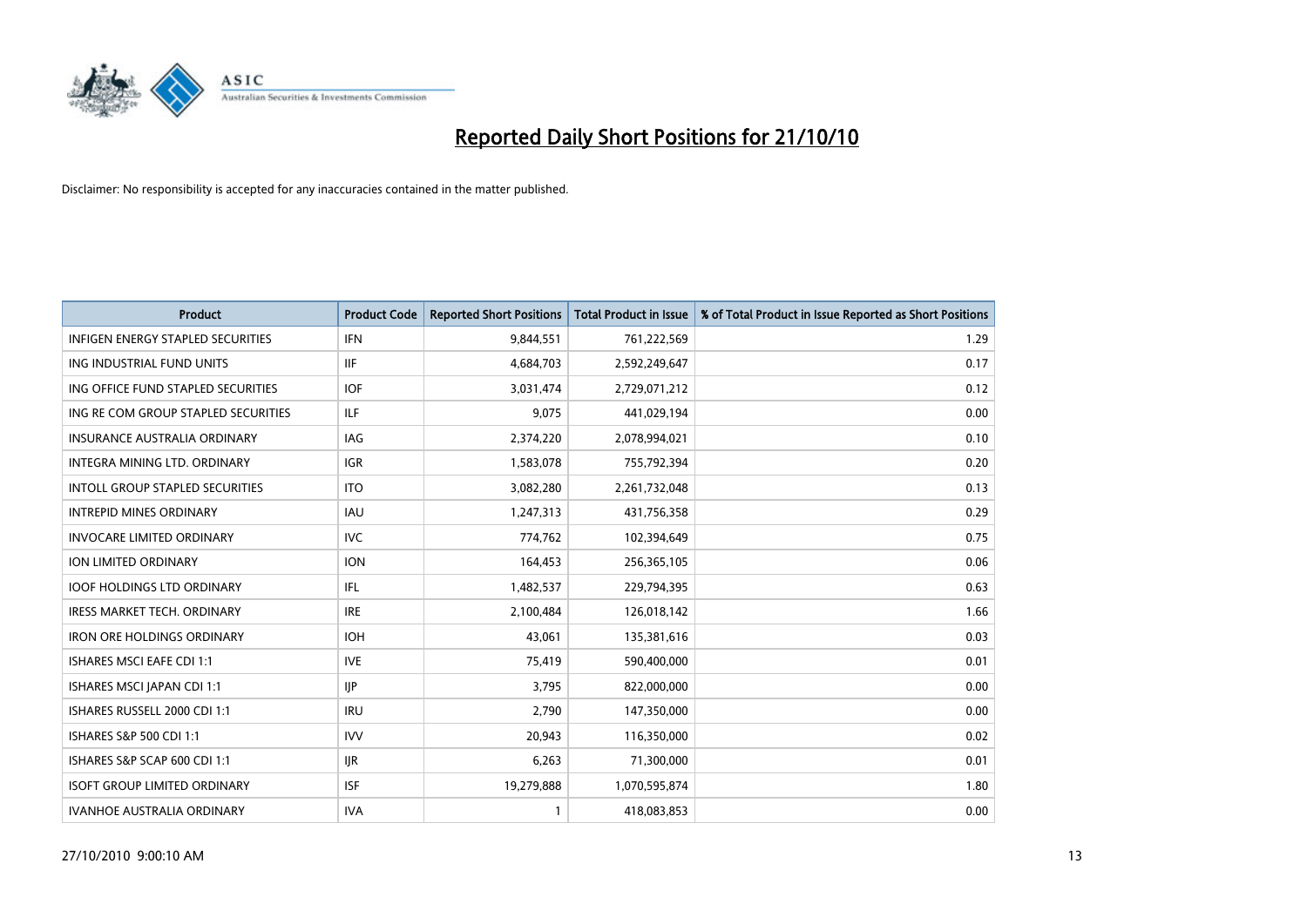

| <b>Product</b>                                  | <b>Product Code</b> | <b>Reported Short Positions</b> | <b>Total Product in Issue</b> | % of Total Product in Issue Reported as Short Positions |
|-------------------------------------------------|---------------------|---------------------------------|-------------------------------|---------------------------------------------------------|
| <b>JABIRU METALS LTD ORDINARY</b>               | <b>JML</b>          | 845,531                         | 552,619,180                   | 0.14                                                    |
| <b>JAMES HARDIE INDUST CHESS DEPOSITARY INT</b> | <b>IHX</b>          | 13,743,978                      | 435,726,268                   | 3.12                                                    |
| <b>JAMESON RESOURCES ORDINARY</b>               | <b>JAL</b>          | 1,600,000                       | 63,885,910                    | 2.50                                                    |
| <b>JB HI-FI LIMITED ORDINARY</b>                | <b>IBH</b>          | 7,995,194                       | 109,200,612                   | 7.32                                                    |
| <b>KAGARA LTD ORDINARY</b>                      | KZL                 | 5,356,307                       | 707,789,717                   | 0.76                                                    |
| KAROON GAS AUSTRALIA ORDINARY                   | <b>KAR</b>          | 545.619                         | 205,508,127                   | 0.25                                                    |
| KATHMANDU HOLD LTD ORDINARY                     | <b>KMD</b>          | 630,337                         | 200,000,000                   | 0.31                                                    |
| <b>KEYBRIDGE CAPITAL ORDINARY</b>               | <b>KBC</b>          | 5,999                           | 172,070,564                   | 0.00                                                    |
| KIMBERLEY METALS LTD ORDINARY                   | KBL                 | 2,609                           | 115,216,206                   | 0.00                                                    |
| KINGSGATE CONSOLID, ORDINARY                    | <b>KCN</b>          | 1,778,359                       | 101,087,786                   | 1.75                                                    |
| KINGSROSE MINING LTD ORDINARY                   | <b>KRM</b>          | 4,500                           | 248,920,560                   | 0.00                                                    |
| LEIGHTON HOLDINGS ORDINARY                      | LEI                 | 5,732,607                       | 300,809,799                   | 1.90                                                    |
| LEND LEASE GROUP UNIT/ORD STAPLED               | LLC                 | 715,963                         | 565,558,754                   | 0.13                                                    |
| LINC ENERGY LTD ORDINARY                        | <b>LNC</b>          | 1,190,592                       | 496,448,738                   | 0.24                                                    |
| LYNAS CORPORATION ORDINARY                      | <b>LYC</b>          | 7,599,079                       | 1,656,999,093                 | 0.46                                                    |
| MAC SERVICES (THE) ORDINARY                     | <b>MSL</b>          | 73.082                          | 165,966,692                   | 0.04                                                    |
| MACARTHUR COAL ORDINARY                         | <b>MCC</b>          | 1,449,974                       | 297,358,068                   | 0.49                                                    |
| MACMAHON HOLDINGS ORDINARY                      | <b>MAH</b>          | 2,243,490                       | 733,711,705                   | 0.31                                                    |
| MACO ATLAS ROADS GRP ORDINARY STAPLED           | <b>MOA</b>          | 239,885                         | 452,345,907                   | 0.05                                                    |
| MACQUARIE GROUP LTD ORDINARY                    | <b>MOG</b>          | 5,145,087                       | 345,601,301                   | 1.49                                                    |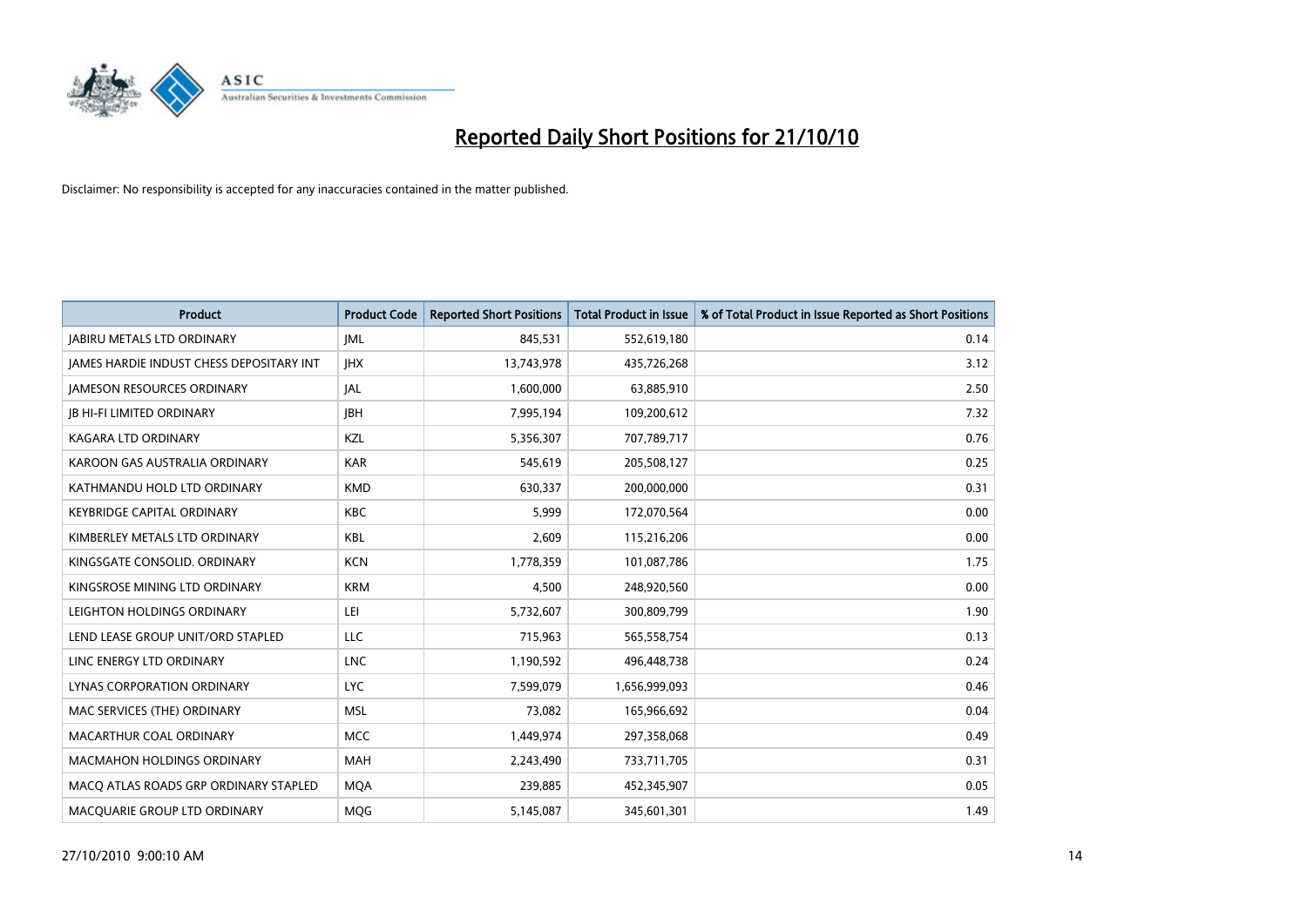

| <b>Product</b>                   | <b>Product Code</b> | <b>Reported Short Positions</b> | <b>Total Product in Issue</b> | % of Total Product in Issue Reported as Short Positions |
|----------------------------------|---------------------|---------------------------------|-------------------------------|---------------------------------------------------------|
| <b>MANTRA RESOURCES ORDINARY</b> | <b>MRU</b>          | 4,526                           | 130,229,188                   | 0.00                                                    |
| MAP GROUP STAPLED US PROHIBIT.   | <b>MAP</b>          | 942,022                         | 1,861,210,782                 | 0.06                                                    |
| <b>MARION ENERGY ORDINARY</b>    | <b>MAE</b>          | 374,994                         | 429,822,043                   | 0.09                                                    |
| MCMILLAN SHAKESPEARE ORDINARY    | <b>MMS</b>          | 177,161                         | 67,849,516                    | 0.26                                                    |
| <b>MCPHERSON'S LTD ORDINARY</b>  | <b>MCP</b>          | 17,328                          | 71,651,758                    | 0.02                                                    |
| MEDUSA MINING LTD ORDINARY       | <b>MML</b>          | 699,464                         | 187,584,911                   | 0.37                                                    |
| MELBOURNE IT LIMITED ORDINARY    | <b>MLB</b>          | 149,946                         | 79,596,767                    | 0.19                                                    |
| MEO AUSTRALIA LTD ORDINARY       | <b>MEO</b>          | 474,711                         | 477,220,955                   | 0.10                                                    |
| <b>MERMAID MARINE ORDINARY</b>   | <b>MRM</b>          | 63,497                          | 188,672,387                   | 0.03                                                    |
| MESOBLAST LIMITED ORDINARY       | <b>MSB</b>          | 18,709                          | 158,140,556                   | 0.01                                                    |
| METALS X LIMITED ORDINARY        | <b>MLX</b>          | 326,940                         | 1,365,661,782                 | 0.03                                                    |
| METCASH LIMITED ORDINARY         | <b>MTS</b>          | 20,136,338                      | 768,523,847                   | 2.59                                                    |
| METGASCO LIMITED ORDINARY        | <b>MEL</b>          | 235,435                         | 250,803,468                   | 0.09                                                    |
| METMINCO LIMITED ORDINARY        | <b>MNC</b>          | 350,000                         | 836,622,979                   | 0.04                                                    |
| MICLYN EXP OFFSHR ORDINARY       | <b>MIO</b>          | 368,922                         | 271,700,000                   | 0.13                                                    |
| MINARA RESOURCES ORDINARY        | <b>MRE</b>          | 3,807,406                       | 1,167,783,517                 | 0.32                                                    |
| MINCOR RESOURCES NL ORDINARY     | <b>MCR</b>          | 169,069                         | 200,608,804                   | 0.08                                                    |
| MINERAL DEPOSITS ORDINARY        | <b>MDL</b>          | 1,030,648                       | 606,441,673                   | 0.17                                                    |
| MINERAL RESOURCES, ORDINARY      | <b>MIN</b>          | 148,207                         | 167,822,485                   | 0.08                                                    |
| MIRABELA NICKEL LTD ORDINARY     | <b>MBN</b>          | 13,382,523                      | 416,059,630                   | 3.21                                                    |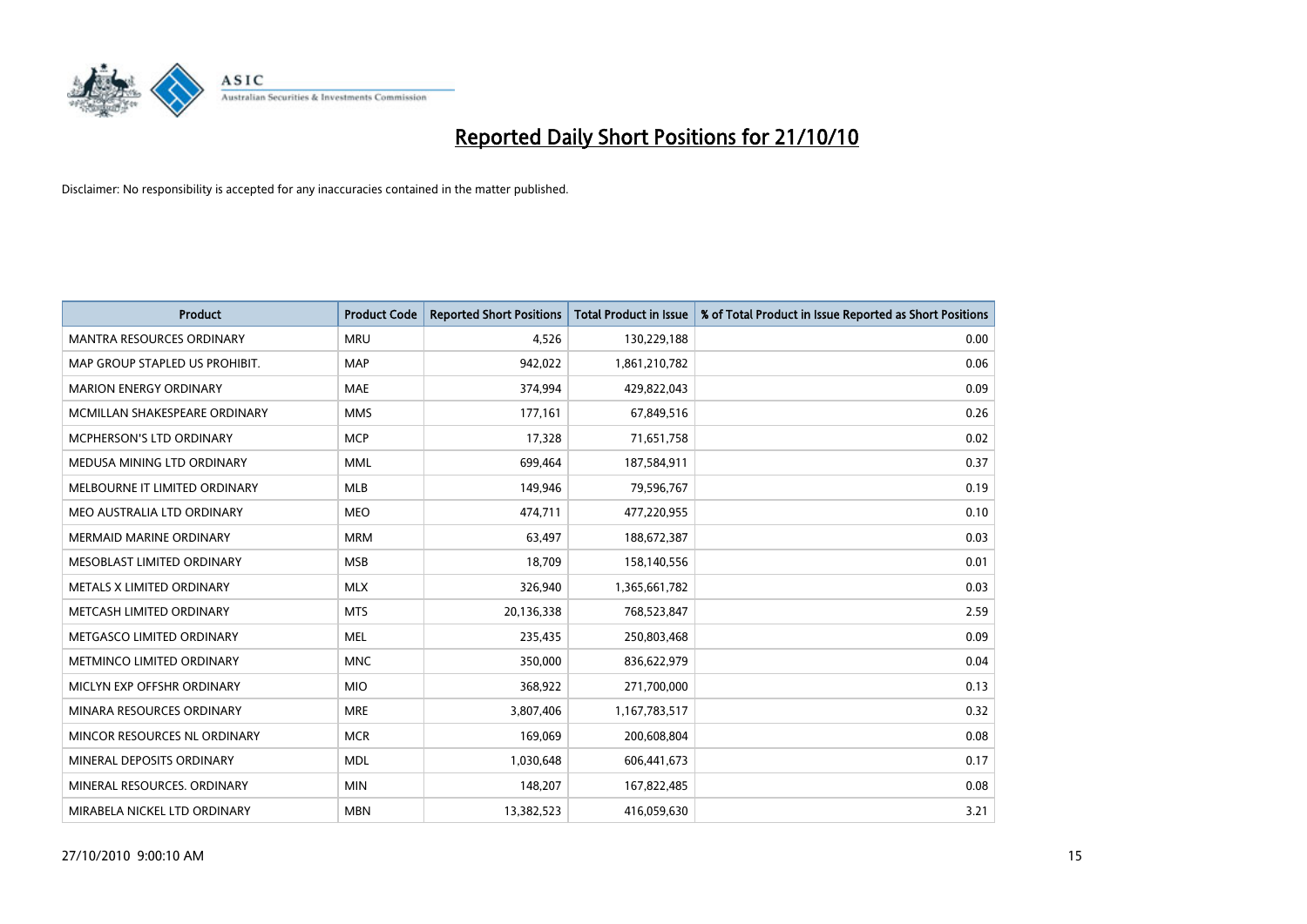

| <b>Product</b>                    | <b>Product Code</b> | <b>Reported Short Positions</b> | Total Product in Issue | % of Total Product in Issue Reported as Short Positions |
|-----------------------------------|---------------------|---------------------------------|------------------------|---------------------------------------------------------|
| MIRVAC GROUP STAPLED SECURITIES   | <b>MGR</b>          | 4,871,392                       | 3,415,819,357          | 0.14                                                    |
| MITCHELL COMMUNITCA. ORDINARY     | <b>MCU</b>          | 16,057                          | 301,883,014            | 0.01                                                    |
| <b>MOLOPO ENERGY LTD ORDINARY</b> | <b>MPO</b>          | 370,112                         | 250,972,584            | 0.14                                                    |
| MONADELPHOUS GROUP ORDINARY       | <b>MND</b>          | 386,760                         | 87,521,827             | 0.43                                                    |
| MOSAIC OIL NL ORDINARY            | <b>MOS</b>          | 41,742                          | 866,910,775            | 0.00                                                    |
| <b>MOUNT GIBSON IRON ORDINARY</b> | <b>MGX</b>          | 2,807,120                       | 1,079,570,693          | 0.25                                                    |
| MURCHISON METALS LTD ORDINARY     | <b>MMX</b>          | 5,948,107                       | 435,884,268            | 1.36                                                    |
| MYER HOLDINGS LTD ORDINARY        | <b>MYR</b>          | 15,587,836                      | 581,517,884            | 2.67                                                    |
| MYSTATE LIMITED ORDINARY          | <b>MYS</b>          | 1,400                           | 67,439,158             | 0.00                                                    |
| NATIONAL AUST. BANK ORDINARY      | <b>NAB</b>          | 13,808,662                      | 2,133,340,708          | 0.63                                                    |
| NATURAL FUEL LIMITED ORDINARY     | <b>NFL</b>          |                                 | 721,912                | 0.00                                                    |
| NAVITAS LIMITED ORDINARY          | <b>NVT</b>          | 414,936                         | 342,450,567            | 0.12                                                    |
| NEPTUNE MARINE ORDINARY           | <b>NMS</b>          | 2,222,186                       | 438,935,619            | 0.51                                                    |
| NEW HOPE CORPORATION ORDINARY     | <b>NHC</b>          | 800,578                         | 830,230,549            | 0.09                                                    |
| NEWCREST MINING ORDINARY          | <b>NCM</b>          | 4,595,452                       | 764,486,927            | 0.58                                                    |
| NEWS CORP A NON-VOTING CDI        | <b>NWSLV</b>        | 85.587                          | 1,828,177,417          | 0.00                                                    |
| NEWS CORP B VOTING CDI            | <b>NWS</b>          | 8,241,653                       | 798,520,953            | 1.01                                                    |
| NEXBIS LIMITED ORDINARY           | <b>NBS</b>          | 63,733                          | 498,972,940            | 0.01                                                    |
| NEXUS ENERGY LIMITED ORDINARY     | <b>NXS</b>          | 5,865,615                       | 988,257,304            | 0.58                                                    |
| NIB HOLDINGS LIMITED ORDINARY     | <b>NHF</b>          | 8,911                           | 495,431,427            | 0.00                                                    |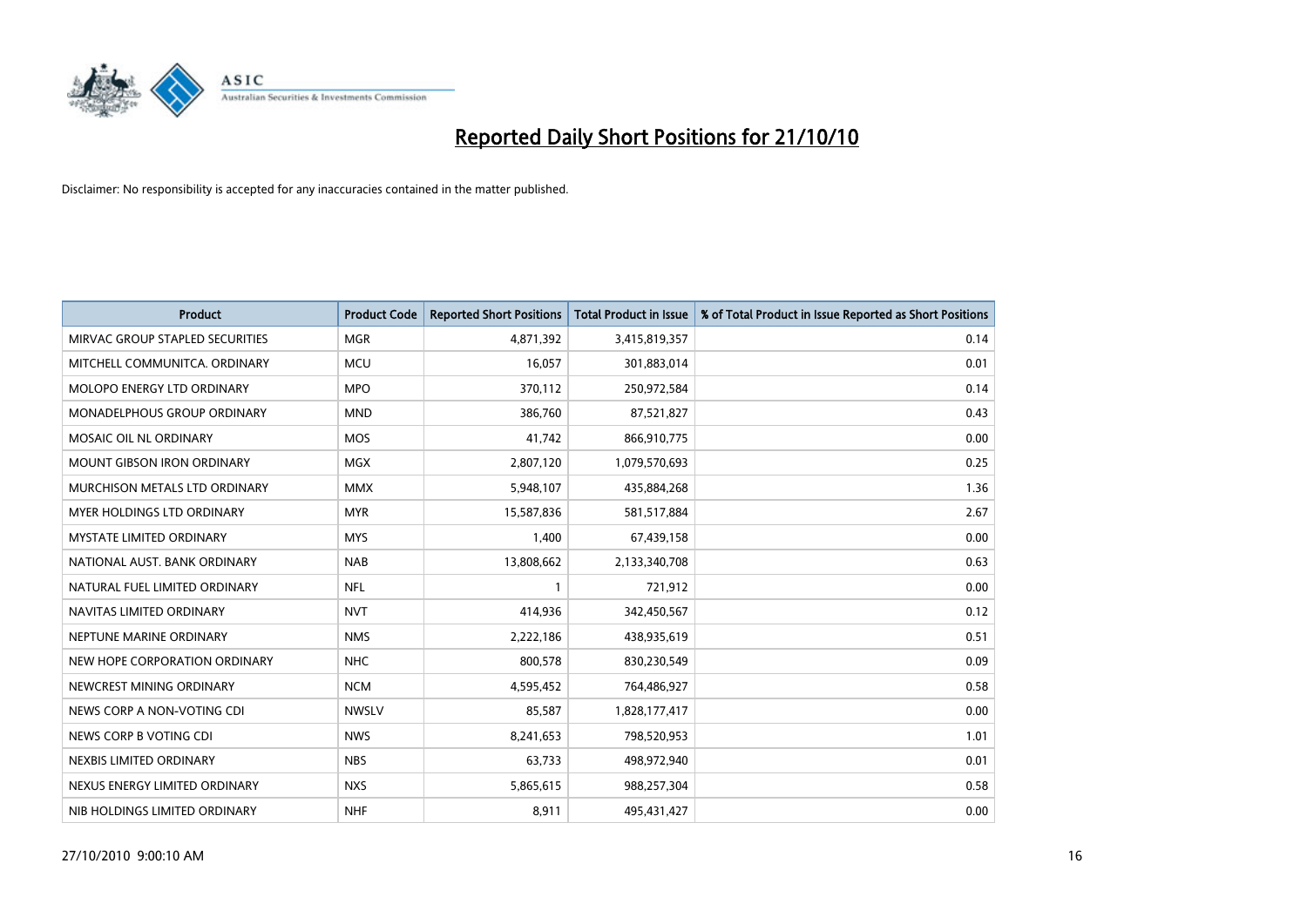

| <b>Product</b>                        | <b>Product Code</b> | <b>Reported Short Positions</b> | Total Product in Issue | % of Total Product in Issue Reported as Short Positions |
|---------------------------------------|---------------------|---------------------------------|------------------------|---------------------------------------------------------|
| NICK SCALI LIMITED ORDINARY           | <b>NCK</b>          | 35,846                          | 81,000,000             | 0.04                                                    |
| NIDO PETROLEUM ORDINARY               | <b>NDO</b>          | 6,492,615                       | 1,107,550,321          | 0.58                                                    |
| NKWE PLATINUM 10C US COMMON           | <b>NKP</b>          | 228,973                         | 559,651,184            | 0.04                                                    |
| NORTHERN CREST ORDINARY               | <b>NOC</b>          | 24,345                          | 116,074,781            | 0.02                                                    |
| NORTHERN IRON LTD ORDINARY            | <b>NFE</b>          | 995,202                         | 292,204,786            | 0.33                                                    |
| NRW HOLDINGS LIMITED ORDINARY         | <b>NWH</b>          | 179,692                         | 251,223,000            | 0.06                                                    |
| NUFARM LIMITED ORDINARY               | <b>NUF</b>          | 9,300,441                       | 261,775,731            | 3.56                                                    |
| NUPLEX INDUSTRIES ORDINARY            | <b>NPX</b>          | 47,156                          | 195,060,783            | 0.02                                                    |
| NYOTA MINERALS LTD ORDINARY           | <b>NYO</b>          | 405,000                         | 317,993,276            | 0.13                                                    |
| OAKTON LIMITED ORDINARY               | <b>OKN</b>          | 512,583                         | 93,632,735             | 0.54                                                    |
| OCEANAGOLD CORP. CHESS DEPOSITARY INT | <b>OGC</b>          | 168,311                         | 228,897,612            | 0.07                                                    |
| OCEANIA CAPITAL LTD ORDINARY          | <b>OCP</b>          | 2,500                           | 91,921,295             | 0.00                                                    |
| OIL SEARCH LTD ORDINARY               | OSH                 | 9,811,232                       | 1,312,888,303          | 0.72                                                    |
| OM HOLDINGS LIMITED ORDINARY          | <b>OMH</b>          | 1,196,007                       | 503,085,150            | 0.24                                                    |
| <b>ONESTEEL LIMITED ORDINARY</b>      | OST                 | 1,967,418                       | 1,334,683,421          | 0.14                                                    |
| ORICA LIMITED ORDINARY                | ORI                 | 3,484,782                       | 362,100,430            | 0.94                                                    |
| ORIGIN ENERGY ORDINARY                | ORG                 | 5,758,588                       | 884,360,012            | 0.61                                                    |
| OROTONGROUP LIMITED ORDINARY          | ORL                 |                                 | 40,880,902             | 0.00                                                    |
| OTTO ENERGY LIMITED ORDINARY          | OEL                 | 109,204                         | 1,134,540,071          | 0.01                                                    |
| OZ MINERALS ORDINARY                  | OZL                 | 116,966,507                     | 3,121,339,730          | 3.74                                                    |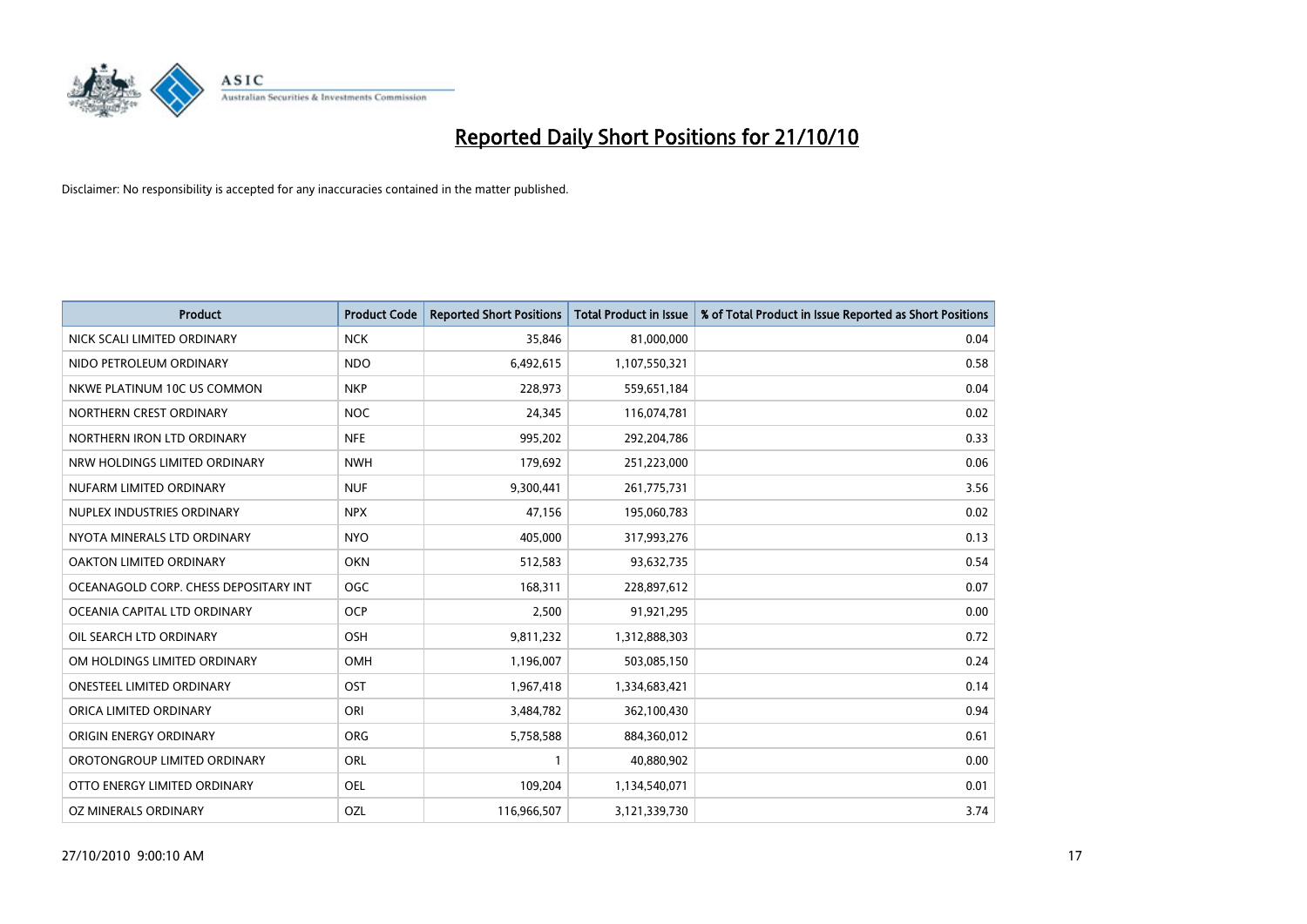

| <b>Product</b>                          | <b>Product Code</b> | <b>Reported Short Positions</b> | <b>Total Product in Issue</b> | % of Total Product in Issue Reported as Short Positions |
|-----------------------------------------|---------------------|---------------------------------|-------------------------------|---------------------------------------------------------|
| <b>PACIFIC BRANDS ORDINARY</b>          | <b>PBG</b>          | 3,330,256                       | 931,386,248                   | 0.36                                                    |
| PALADIN ENERGY LTD ORDINARY             | <b>PDN</b>          | 12,428,603                      | 718,423,382                   | 1.74                                                    |
| PANAUST LIMITED ORDINARY                | <b>PNA</b>          | 11,114,991                      | 2,954,376,819                 | 0.38                                                    |
| PANORAMIC RESOURCES ORDINARY            | PAN                 | 743,084                         | 206,062,842                   | 0.36                                                    |
| PAPERLINX LIMITED ORDINARY              | <b>PPX</b>          | 16,602,058                      | 603,580,761                   | 2.75                                                    |
| PAPERLINX SPS TRUST STEP UP PERP. PREF. | <b>PXUPA</b>        | 5,000                           | 2,850,000                     | 0.18                                                    |
| PATTIES FOODS LTD ORDINARY              | PFL                 |                                 | 138,908,853                   | 0.00                                                    |
| PEAK RESOURCES ORDINARY                 | <b>PEK</b>          | 38,990                          | 121,683,093                   | 0.03                                                    |
| PEET LIMITED ORDINARY                   | <b>PPC</b>          | 128,995                         | 300,681,486                   | 0.04                                                    |
| PENINSULA MINERALS ORDINARY             | <b>PEN</b>          | 5,000                           | 1,633,103,715                 | 0.00                                                    |
| PERILYA LIMITED ORDINARY                | PEM                 | 467,077                         | 526,075,563                   | 0.09                                                    |
| PERPETUAL LIMITED ORDINARY              | <b>PPT</b>          | 2,420,691                       | 43,692,215                    | 5.55                                                    |
| PERSEUS MINING LTD ORDINARY             | PRU                 | 815,470                         | 421,307,088                   | 0.19                                                    |
| PETSEC ENERGY ORDINARY                  | <b>PSA</b>          | 223,332                         | 231,283,622                   | 0.10                                                    |
| PHARMAXIS LTD ORDINARY                  | <b>PXS</b>          | 1,408,026                       | 225,764,934                   | 0.62                                                    |
| PHOTON GROUP LTD ORDINARY               | PGA                 | 250,510                         | 1,540,062,626                 | 0.02                                                    |
| PIKE RIVER COAL ORDINARY                | <b>PRC</b>          | 456,320                         | 405,301,433                   | 0.11                                                    |
| PLATINUM ASSET ORDINARY                 | <b>PTM</b>          | 3,704,820                       | 561,347,878                   | 0.65                                                    |
| PLATINUM AUSTRALIA ORDINARY             | <b>PLA</b>          | 5,916,788                       | 321,130,521                   | 1.84                                                    |
| PLATINUM CAPITAL LTD ORDINARY           | <b>PMC</b>          |                                 | 163,732,888                   | 0.00                                                    |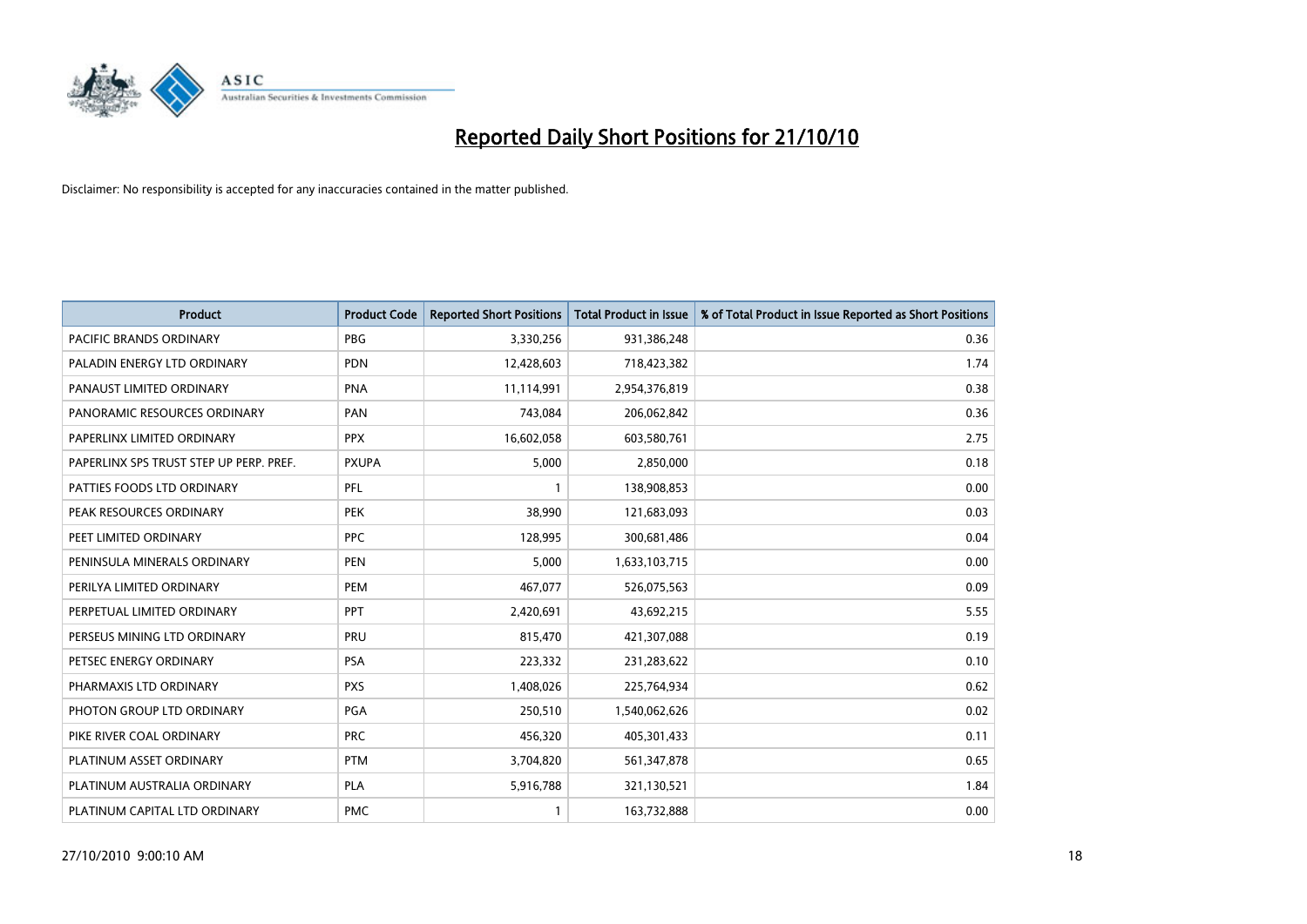

| <b>Product</b>                       | <b>Product Code</b> | <b>Reported Short Positions</b> | Total Product in Issue | % of Total Product in Issue Reported as Short Positions |
|--------------------------------------|---------------------|---------------------------------|------------------------|---------------------------------------------------------|
| PMP LIMITED ORDINARY                 | <b>PMP</b>          | 1,728,364                       | 335,338,483            | 0.51                                                    |
| PORT BOUVARD LIMITED ORDINARY        | PBD                 | 6.754                           | 593,868,295            | 0.00                                                    |
| PREMIER INVESTMENTS ORDINARY         | <b>PMV</b>          | 124,161                         | 155,030,045            | 0.08                                                    |
| PRIMARY HEALTH CARE ORDINARY         | PRY                 | 9,702,804                       | 495,978,188            | 1.96                                                    |
| PRIME INFR GROUP. STAPLED SECURITIES | PIH                 | 156.662                         | 351,776,795            | 0.04                                                    |
| PRIME MEDIA GRP LTD ORDINARY         | <b>PRT</b>          | $\overline{2}$                  | 366,330,303            | 0.00                                                    |
| PRIMEAG AUSTRALIA ORDINARY           | PAG                 | 311,454                         | 150,569,976            | 0.21                                                    |
| PROGEN PHARMACEUTIC ORDINARY         | <b>PGL</b>          | 151,596                         | 24,709,097             | 0.61                                                    |
| PROGRAMMED ORDINARY                  | <b>PRG</b>          | 391,308                         | 118,169,908            | 0.33                                                    |
| <b>PSIVIDA CORP CDI 1:1</b>          | <b>PVA</b>          | 6.878                           | 7,821,140              | 0.09                                                    |
| <b>QANTAS AIRWAYS ORDINARY</b>       | QAN                 | 26,994,591                      | 2,265,123,620          | 1.18                                                    |
| <b>OBE INSURANCE GROUP ORDINARY</b>  | <b>OBE</b>          | 22,115,394                      | 1,051,600,529          | 2.07                                                    |
| RAMELIUS RESOURCES ORDINARY          | <b>RMS</b>          | 165.329                         | 291,208,795            | 0.05                                                    |
| RAMSAY HEALTH CARE ORDINARY          | <b>RHC</b>          | 1,880,407                       | 202,081,252            | 0.91                                                    |
| RANGE RESOURCES LTD ORDINARY         | <b>RRS</b>          | 1,250,000                       | 1,162,167,306          | 0.11                                                    |
| <b>RCR TOMLINSON ORDINARY</b>        | <b>RCR</b>          | 68.067                          | 131,985,172            | 0.05                                                    |
| <b>REA GROUP ORDINARY</b>            | <b>REA</b>          | 19,683                          | 128,439,366            | 0.01                                                    |
| <b>RED 5 LIMITED ORDINARY</b>        | <b>RED</b>          | 106,500                         | 977,288,043            | 0.01                                                    |
| <b>RED FORK ENERGY ORDINARY</b>      | <b>RFE</b>          | 7,696                           | 139,535,000            | 0.01                                                    |
| REDFLEX HOLDINGS ORDINARY            | <b>RDF</b>          | 2.048                           | 110,345,599            | 0.00                                                    |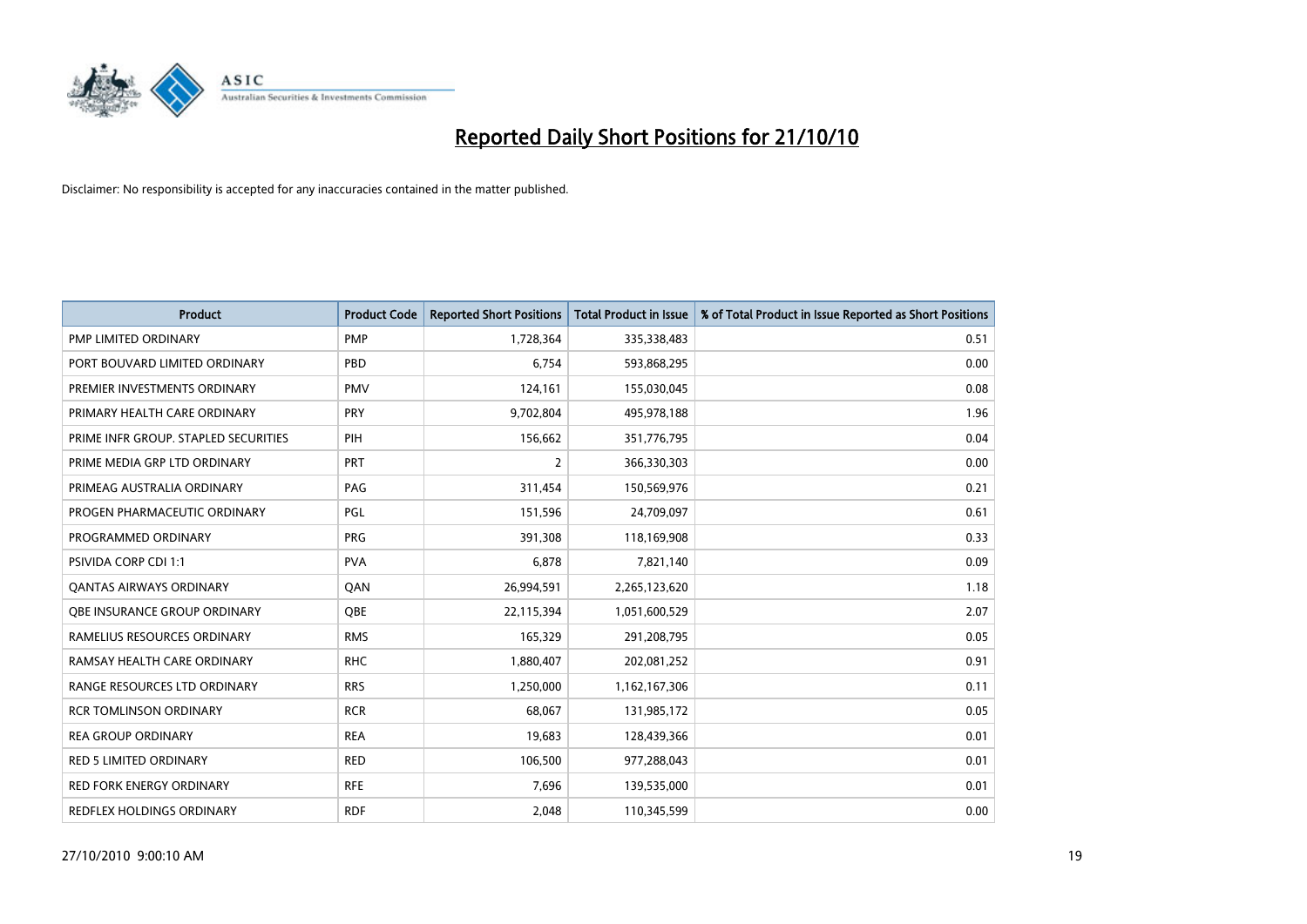

| <b>Product</b>                      | <b>Product Code</b> | <b>Reported Short Positions</b> | <b>Total Product in Issue</b> | % of Total Product in Issue Reported as Short Positions |
|-------------------------------------|---------------------|---------------------------------|-------------------------------|---------------------------------------------------------|
| <b>REED RESOURCES LTD ORDINARY</b>  | <b>RDR</b>          | 268,205                         | 192,271,768                   | 0.14                                                    |
| <b>REGIS RESOURCES ORDINARY</b>     | <b>RRL</b>          | 195,866                         | 423,878,034                   | 0.04                                                    |
| RESMED INC CDI 10:1                 | <b>RMD</b>          | 4,794,384                       | 1,516,163,980                 | 0.31                                                    |
| RESOLUTE MINING ORDINARY            | <b>RSG</b>          | 678,140                         | 451,380,935                   | 0.15                                                    |
| RESOURCE EQUIP LTD ORDINARY         | <b>ROL</b>          | 2,500                           | 154,217,420                   | 0.00                                                    |
| <b>RESOURCE GENERATION ORDINARY</b> | <b>RES</b>          | 157,911                         | 182,680,530                   | 0.09                                                    |
| REVERSE CORP LIMITED ORDINARY       | <b>REF</b>          | 25,141                          | 92,382,175                    | 0.03                                                    |
| REX MINERALS LIMITED ORDINARY       | <b>RXM</b>          | 15,959                          | 132,199,460                   | 0.01                                                    |
| <b>RHG LIMITED ORDINARY</b>         | <b>RHG</b>          | 13,020                          | 318,745,978                   | 0.00                                                    |
| <b>RIDLEY CORPORATION ORDINARY</b>  | <b>RIC</b>          | 55,049                          | 307,817,071                   | 0.02                                                    |
| RIO TINTO LIMITED ORDINARY          | <b>RIO</b>          | 21,746,325                      | 606,831,240                   | 3.59                                                    |
| RIVERCITY MOTORWAY STAPLED          | <b>RCY</b>          | 299,192                         | 957,010,115                   | 0.03                                                    |
| RIVERSDALE MINING ORDINARY          | <b>RIV</b>          | 116,555                         | 236,033,688                   | 0.04                                                    |
| ROC OIL COMPANY ORDINARY            | <b>ROC</b>          | 5,061,162                       | 713,154,560                   | 0.70                                                    |
| SAI GLOBAL LIMITED ORDINARY         | SAI                 | 40,098                          | 197,852,152                   | 0.01                                                    |
| SALMAT LIMITED ORDINARY             | <b>SLM</b>          | 78,195                          | 159,134,483                   | 0.05                                                    |
| SAMSON OIL & GAS LTD ORDINARY       | SSN                 | 380,000                         | 1,664,377,592                 | 0.02                                                    |
| SANDFIRE RESOURCES ORDINARY         | <b>SFR</b>          | 70,963                          | 131,734,760                   | 0.05                                                    |
| <b>SANTOS LTD ORDINARY</b>          | <b>STO</b>          | 4,662,504                       | 834,019,875                   | 0.55                                                    |
| SARACEN MINERAL ORDINARY            | SAR                 | 173,187                         | 491,984,749                   | 0.03                                                    |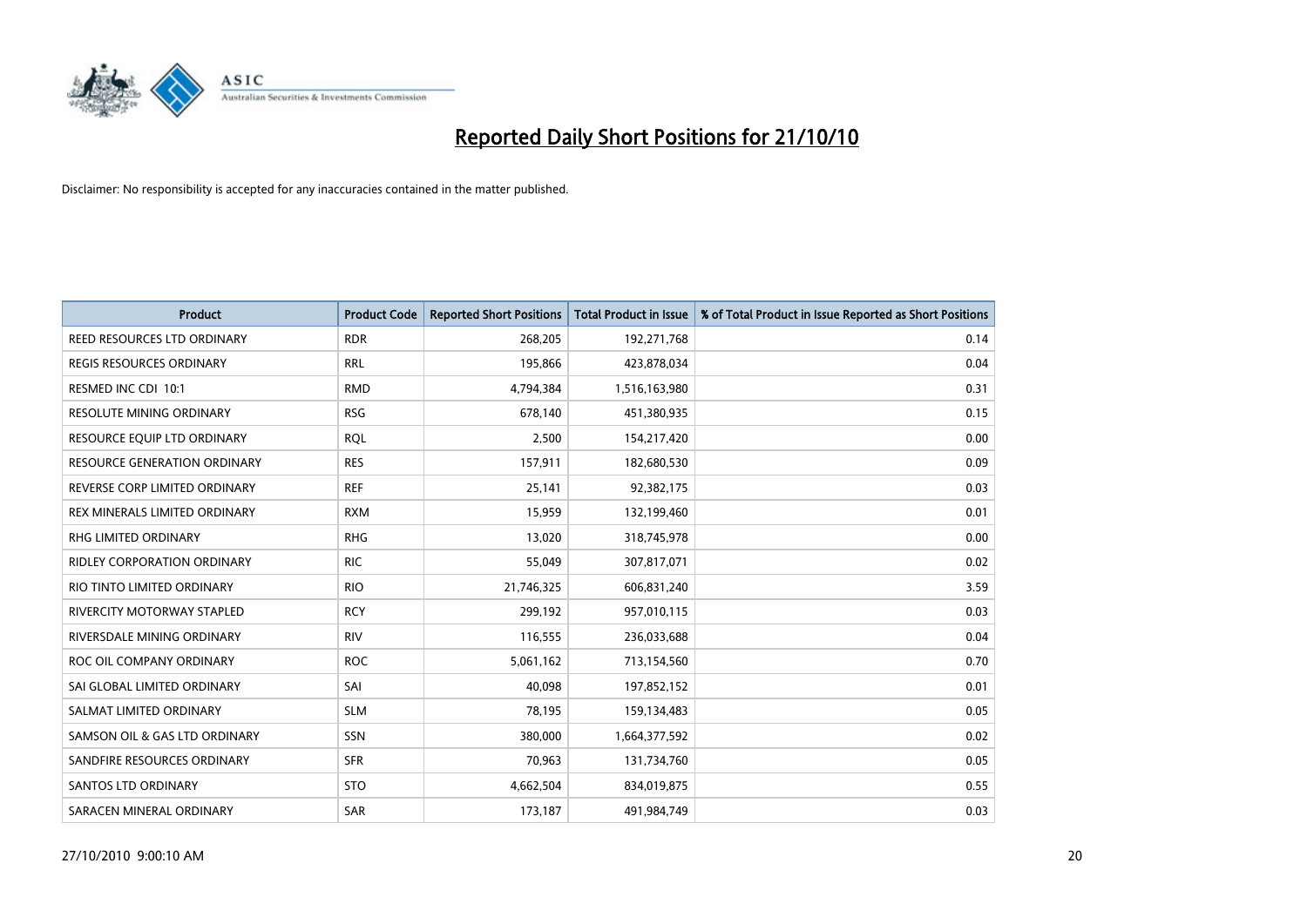

| <b>Product</b>                           | <b>Product Code</b> | <b>Reported Short Positions</b> | <b>Total Product in Issue</b> | % of Total Product in Issue Reported as Short Positions |
|------------------------------------------|---------------------|---------------------------------|-------------------------------|---------------------------------------------------------|
| SEDGMAN LIMITED ORDINARY                 | <b>SDM</b>          | 169,016                         | 207,997,898                   | 0.08                                                    |
| SEEK LIMITED ORDINARY                    | <b>SEK</b>          | 3,977,474                       | 336,584,488                   | 1.17                                                    |
| SENETAS CORPORATION ORDINARY             | <b>SEN</b>          | 756,999                         | 461,522,263                   | 0.16                                                    |
| SERVCORP LIMITED ORDINARY                | SRV                 | 102,829                         | 98,440,807                    | 0.10                                                    |
| SERVICE STREAM ORDINARY                  | SSM                 | 344,663                         | 283,418,867                   | 0.12                                                    |
| SEVEN GROUP HOLDINGS ORDINARY            | <b>SVW</b>          | 92,146                          | 305,410,281                   | 0.03                                                    |
| SIGMA PHARMACEUTICAL ORDINARY            | SIP                 | 8,795,398                       | 1,178,626,572                 | 0.73                                                    |
| SILEX SYSTEMS ORDINARY                   | <b>SLX</b>          | 185,822                         | 149,506,391                   | 0.12                                                    |
| SILVER LAKE RESOURCE ORDINARY            | <b>SLR</b>          | 66,282                          | 178,757,838                   | 0.03                                                    |
| SIMS METAL MGMT LTD ORDINARY             | SGM                 | 3,032,419                       | 203,993,432                   | 1.48                                                    |
| SINGAPORE TELECOMM. CHESS DEPOSITARY INT | SGT                 | 3,013,969                       | 389,173,075                   | 0.76                                                    |
| SKILLED GROUP LTD ORDINARY               | <b>SKE</b>          | 93,022                          | 190,738,408                   | 0.04                                                    |
| SKY CITY ENTERTAIN, ORDINARY             | <b>SKC</b>          | 12,221,437                      | 575,114,687                   | 2.12                                                    |
| <b>SKY NETWORK ORDINARY</b>              | <b>SKT</b>          | 1,269,140                       | 389,139,785                   | 0.33                                                    |
| SMS MANAGEMENT, ORDINARY                 | <b>SMX</b>          | 43,169                          | 67,661,358                    | 0.06                                                    |
| SONIC HEALTHCARE ORDINARY                | <b>SHL</b>          | 5,409,571                       | 388,429,875                   | 1.40                                                    |
| SOUL PATTINSON (W.H) ORDINARY            | SOL                 | 2,089                           | 238,640,580                   | 0.00                                                    |
| SP AUSNET STAPLED SECURITIES             | <b>SPN</b>          | 7,466,260                       | 2,748,353,504                 | 0.26                                                    |
| SPARK INFRASTRUCTURE STAPLED SECURITIES  | SKI                 | 26,313,065                      | 1,209,239,300                 | 2.17                                                    |
| SPDR 200 FUND ETF UNITS                  | STW                 | 8                               | 57,328,081                    | 0.00                                                    |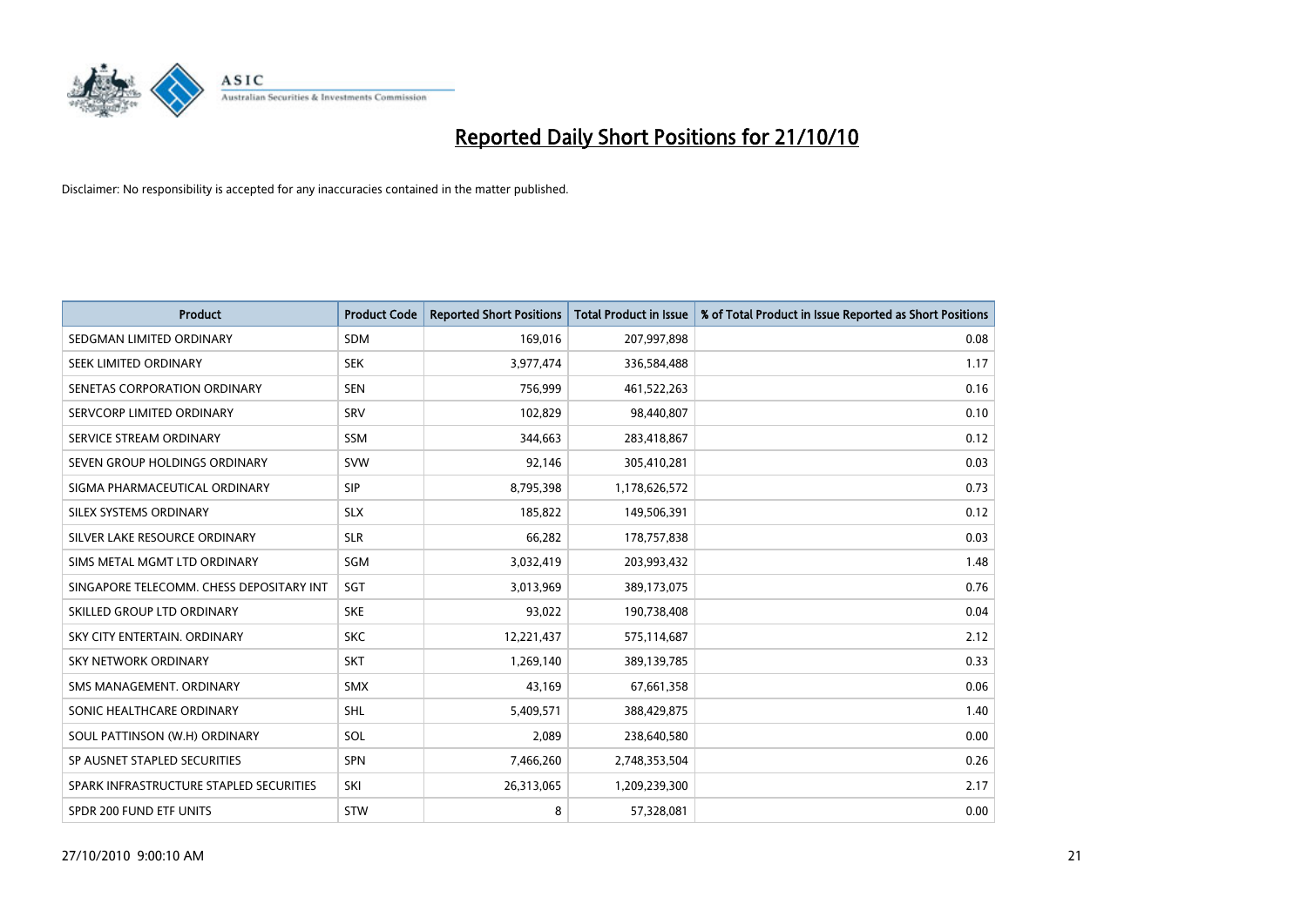

| <b>Product</b>                  | <b>Product Code</b> | <b>Reported Short Positions</b> | <b>Total Product in Issue</b> | % of Total Product in Issue Reported as Short Positions |
|---------------------------------|---------------------|---------------------------------|-------------------------------|---------------------------------------------------------|
| SPECIALTY FASHION ORDINARY      | <b>SFH</b>          | 1,663,844                       | 190,964,693                   | 0.88                                                    |
| SPOTLESS GROUP LTD ORDINARY     | <b>SPT</b>          | 1,099,942                       | 261,070,153                   | 0.42                                                    |
| ST BARBARA LIMITED ORDINARY     | SBM                 | 17,805,628                      | 1,953,668,407                 | 0.90                                                    |
| STAGING CONNECTIONS ORDINARY    | <b>STG</b>          | 2,917,189                       | 783,175,134                   | 0.37                                                    |
| STH AMERICAN COR LTD ORDINARY   | SAY                 | 9,200                           | 233,651,371                   | 0.00                                                    |
| STHN CROSS MEDIA ORDINARY       | <b>SXL</b>          | 91,880                          | 378,827,750                   | 0.02                                                    |
| STOCKLAND UNITS/ORD STAPLED     | <b>SGP</b>          | 12,163,353                      | 2,383,036,717                 | 0.49                                                    |
| STRAITS RESOURCES ORDINARY      | <b>SRL</b>          | 4,761,031                       | 255,203,613                   | 1.86                                                    |
| STW COMMUNICATIONS ORDINARY     | SGN                 | 221,232                         | 364,310,964                   | 0.06                                                    |
| SUNCORP-METWAY, ORDINARY        | <b>SUN</b>          | 4,651,213                       | 1,281,390,524                 | 0.35                                                    |
| SUNDANCE RESOURCES ORDINARY     | <b>SDL</b>          | 14,855,147                      | 2,709,995,932                 | 0.54                                                    |
| SUNLAND GROUP LTD ORDINARY      | <b>SDG</b>          | 112,265                         | 251,107,692                   | 0.04                                                    |
| SUPER CHEAP AUTO GRP ORDINARY   | <b>SUL</b>          | 258,361                         | 128,702,619                   | 0.19                                                    |
| SWICK MINING ORDINARY           | <b>SWK</b>          | 1,548                           | 236,724,970                   | 0.00                                                    |
| SYMEX HOLDINGS ORDINARY         | <b>SYM</b>          | 6,633                           | 125,037,628                   | 0.01                                                    |
| TABCORP HOLDINGS LTD ORDINARY   | <b>TAH</b>          | 4,655,232                       | 616,489,466                   | 0.74                                                    |
| TALENT2 INTERNATION ORDINARY    | <b>TWO</b>          | $\overline{7}$                  | 141,271,875                   | 0.00                                                    |
| <b>TALISMAN MINING ORDINARY</b> | <b>TLM</b>          | 23,000                          | 109,255,815                   | 0.02                                                    |
| TAP OIL LIMITED ORDINARY        | <b>TAP</b>          | 585,191                         | 169,892,964                   | 0.33                                                    |
| TASSAL GROUP LIMITED ORDINARY   | <b>TGR</b>          | 3,077,891                       | 146,304,404                   | 2.09                                                    |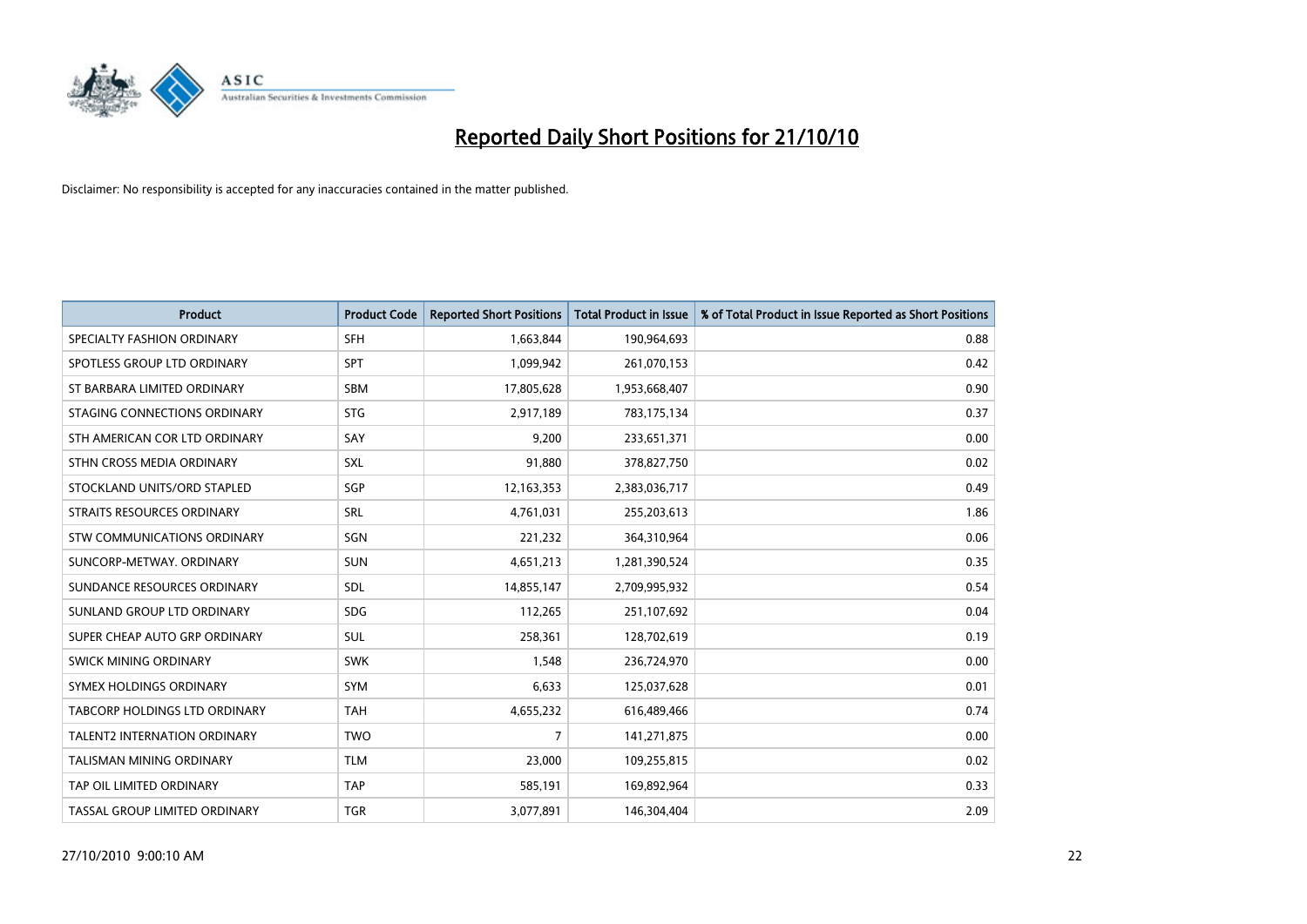

| <b>Product</b>                          | <b>Product Code</b> | <b>Reported Short Positions</b> | <b>Total Product in Issue</b> | % of Total Product in Issue Reported as Short Positions |
|-----------------------------------------|---------------------|---------------------------------|-------------------------------|---------------------------------------------------------|
| <b>TATTS GROUP LTD ORDINARY</b>         | <b>TTS</b>          | 6,449,477                       | 1,300,888,465                 | 0.50                                                    |
| TELECOM CORPORATION ORDINARY            | <b>TEL</b>          | 30,908,051                      | 1,924,367,932                 | 1.59                                                    |
| <b>TELSTRA CORPORATION, ORDINARY</b>    | <b>TLS</b>          | 12,850,499                      | 12,443,074,357                | 0.11                                                    |
| TEN NETWORK HOLDINGS ORDINARY           | <b>TEN</b>          | 5,939,440                       | 1,045,236,720                 | 0.58                                                    |
| TFS CORPORATION LTD ORDINARY            | <b>TFC</b>          | 63.054                          | 227,360,909                   | 0.02                                                    |
| THE REJECT SHOP ORDINARY                | <b>TRS</b>          | 27,886                          | 26,033,570                    | 0.10                                                    |
| THOR MINING PLC CHESS DEPOSITARY        | <b>THR</b>          | 2.307                           | 239,814,715                   | 0.00                                                    |
| THORN GROUP LIMITED ORDINARY            | <b>TGA</b>          | 2,361                           | 129,459,770                   | 0.00                                                    |
| TIMBERCORP LIMITED ORDINARY             | <b>TIM</b>          | 90,075                          | 352,071,429                   | 0.02                                                    |
| <b>TISHMAN SPEYER UNITS</b>             | <b>TSO</b>          | 51,423                          | 338,440,904                   | 0.01                                                    |
| TNG LIMITED ORDINARY                    | <b>TNG</b>          | 4,321                           | 258,055,076                   | 0.00                                                    |
| TOLL HOLDINGS LTD ORDINARY              | TOL                 | 18,647,697                      | 702,867,609                   | 2.61                                                    |
| TORO ENERGY LIMITED ORDINARY            | <b>TOE</b>          | 35.404                          | 964,936,676                   | 0.00                                                    |
| <b>TOWER AUSTRALIA ORDINARY</b>         | <b>TAL</b>          | 974,362                         | 415,928,881                   | 0.23                                                    |
| TOWER LIMITED ORDINARY                  | <b>TWR</b>          | 689,519                         | 260,631,787                   | 0.26                                                    |
| TOX FREE SOLUTIONS ORDINARY             | <b>TOX</b>          | 91,298                          | 91,765,500                    | 0.09                                                    |
| TPG TELECOM LIMITED ORDINARY            | <b>TPM</b>          | 1,659,819                       | 767,849,104                   | 0.21                                                    |
| TRANSFIELD SERV INFR STAPLED SECURITIES | <b>TSI</b>          | 209,212                         | 434,862,971                   | 0.05                                                    |
| <b>TRANSFIELD SERVICES ORDINARY</b>     | <b>TSE</b>          | 3,056,044                       | 441,350,229                   | 0.68                                                    |
| TRANSPACIFIC INDUST, ORDINARY           | <b>TPI</b>          | 15,416,263                      | 960,638,735                   | 1.58                                                    |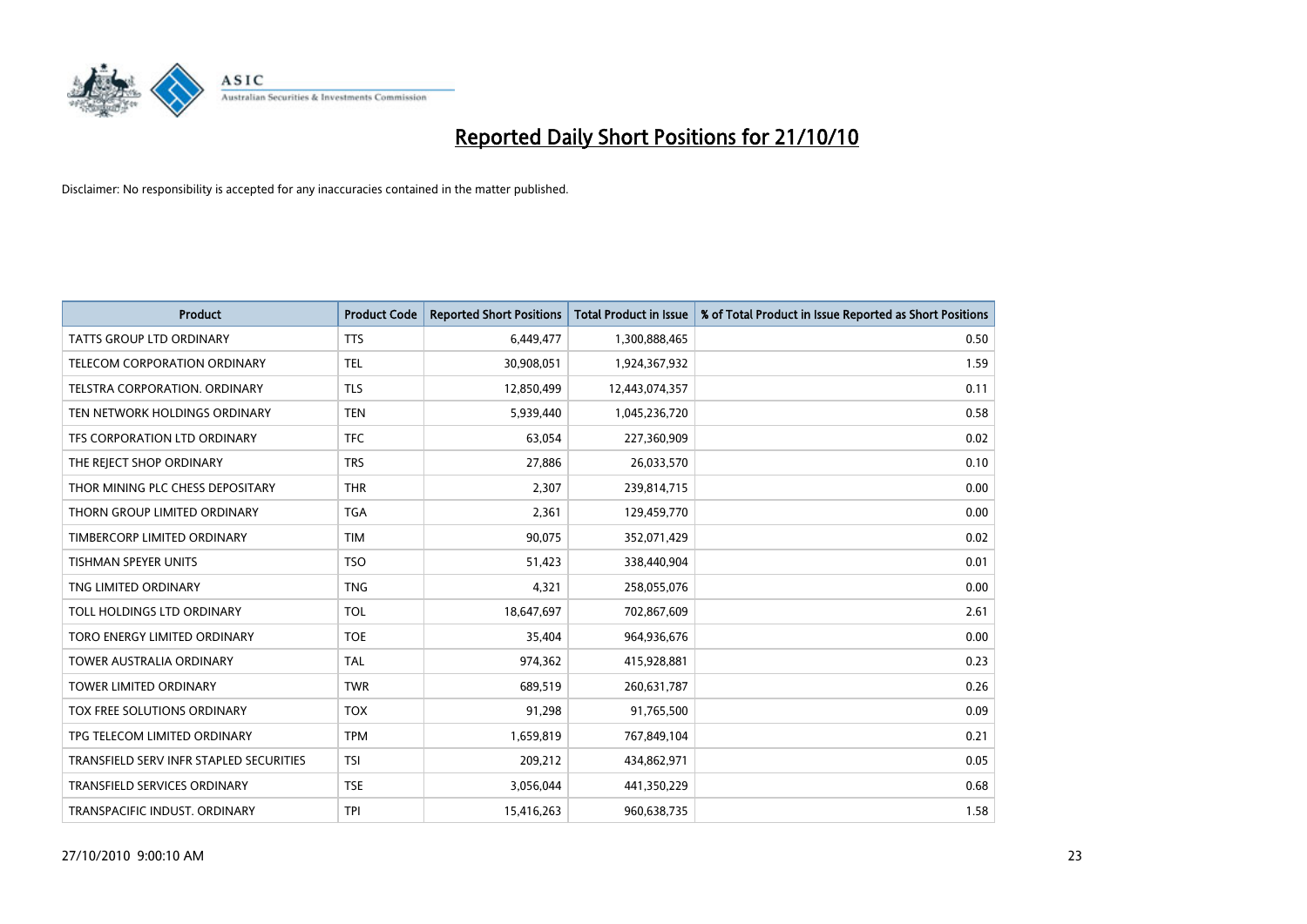

| <b>Product</b>                            | <b>Product Code</b> | <b>Reported Short Positions</b> | Total Product in Issue | % of Total Product in Issue Reported as Short Positions |
|-------------------------------------------|---------------------|---------------------------------|------------------------|---------------------------------------------------------|
| TRANSURBAN GROUP TRIPLE STAPLED SEC.      | <b>TCL</b>          | 7,314,128                       | 1,441,290,633          | 0.50                                                    |
| <b>TREASURY GROUP ORDINARY</b>            | <b>TRG</b>          | 180                             | 23,070,755             | 0.00                                                    |
| TRINITY GROUP STAPLED SECURITIES          | <b>TCO</b>          | 3,419                           | 231,701,539            | 0.00                                                    |
| TROY RESOURCES NL ORDINARY                | <b>TRY</b>          | 19,931                          | 87,474,323             | 0.02                                                    |
| UGL LIMITED ORDINARY                      | UGL                 | 4,618,627                       | 166,028,705            | 2.77                                                    |
| UNILIFE CORPORATION CDI 6:1               | <b>UNS</b>          | 70,005                          | 241,158,714            | 0.02                                                    |
| UXC LIMITED ORDINARY                      | <b>UXC</b>          | 678,611                         | 305,789,718            | 0.22                                                    |
| VALAD PROPERTY GROUP STAPLED US PROHIBIT. | <b>VPG</b>          | 5,354,965                       | 2,302,129,263          | 0.22                                                    |
| <b>VDM GROUP LIMITED ORDINARY</b>         | <b>VMG</b>          | 11,116                          | 195,613,088            | 0.01                                                    |
| <b>VENTURE MINERALS ORDINARY</b>          | <b>VMS</b>          | 6,500                           | 192,663,334            | 0.00                                                    |
| VILLAGE ROADSHOW LTD ORDINARY             | <b>VRL</b>          | 682                             | 106,949,195            | 0.00                                                    |
| VILLAGE ROADSHOW LTD 'A' CLASS PREFERENCE | <b>VRLPA</b>        | 19,557                          | 44,503,905             | 0.04                                                    |
| VIRGIN BLUE HOLDINGS ORDINARY             | <b>VBA</b>          | 17,573,278                      | 2,209,126,568          | 0.79                                                    |
| <b>VISION GROUP HLDGS ORDINARY</b>        | VGH                 | 78,000                          | 72,671,765             | 0.11                                                    |
| <b>VITA GROUP LTD ORDINARY</b>            | <b>VTG</b>          | 75,190                          | 142,499,800            | 0.05                                                    |
| VITERRA INC CDI 1:1                       | <b>VTA</b>          | 76,877                          | 68,629,939             | 0.12                                                    |
| <b>WAREHOUSE GROUP ORDINARY</b>           | <b>WHS</b>          | 302,724                         | 311,195,868            | 0.10                                                    |
| WATPAC LIMITED ORDINARY                   | <b>WTP</b>          | 7,535                           | 183,341,382            | 0.00                                                    |
| <b>WDS LIMITED ORDINARY</b>               | <b>WDS</b>          | 10,725                          | 143,107,458            | 0.01                                                    |
| WEBJET LIMITED ORDINARY                   | <b>WEB</b>          | 109,242                         | 77,361,278             | 0.15                                                    |